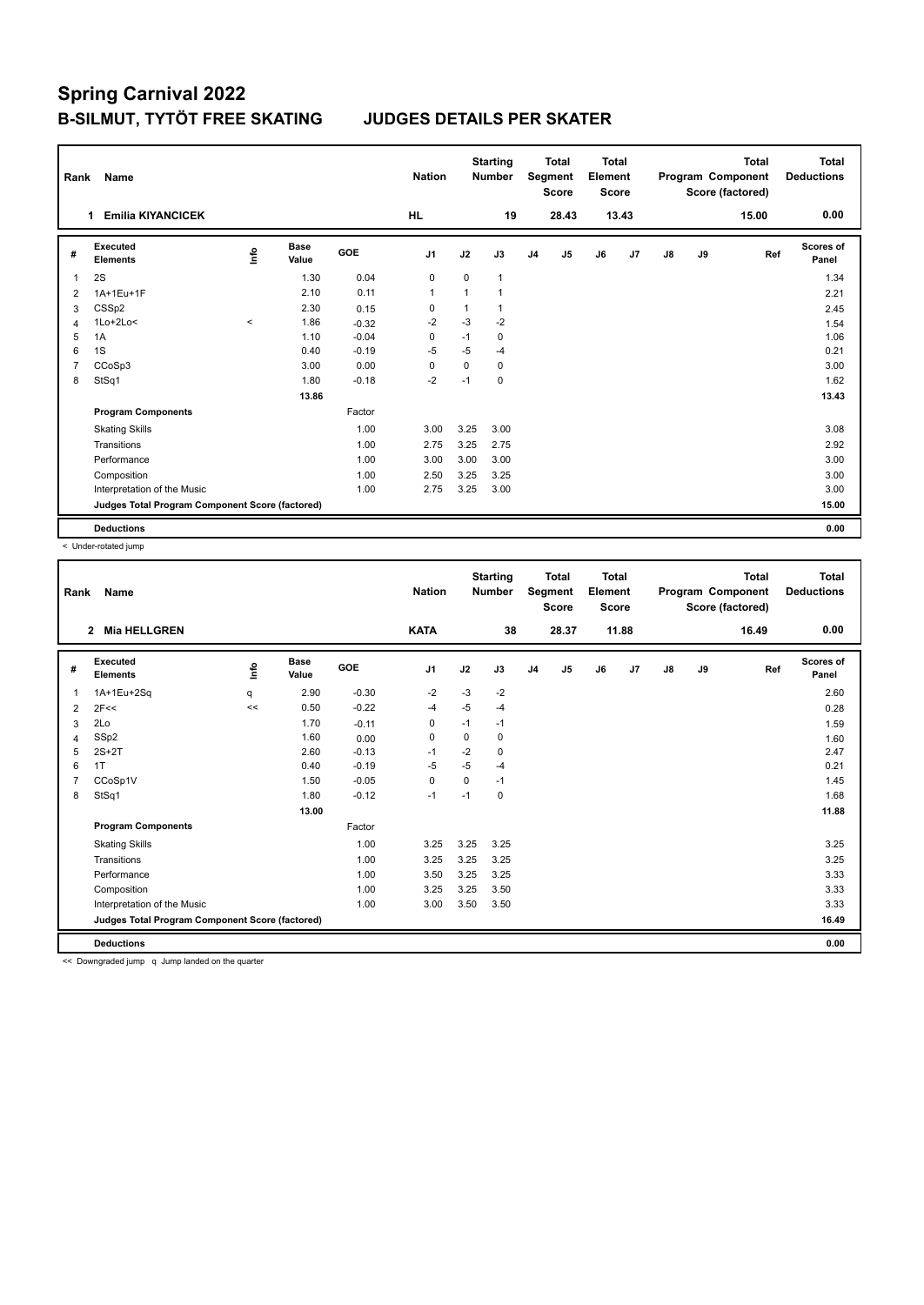| Rank                    | Name                                            |                          |                      |         | <b>Nation</b>  |              | <b>Starting</b><br><b>Number</b> |                | <b>Total</b><br>Segment<br><b>Score</b> | Total<br>Element<br><b>Score</b>        |       |               |    | <b>Total</b><br>Program Component<br>Score (factored) |     | <b>Total</b><br><b>Deductions</b> |
|-------------------------|-------------------------------------------------|--------------------------|----------------------|---------|----------------|--------------|----------------------------------|----------------|-----------------------------------------|-----------------------------------------|-------|---------------|----|-------------------------------------------------------|-----|-----------------------------------|
|                         | 3 Aida ISOTALO                                  |                          |                      |         | <b>EVT</b>     |              | 32                               |                | 27.86                                   |                                         | 14.12 |               |    | 14.24                                                 |     | $-0.50$                           |
| #                       | <b>Executed</b><br><b>Elements</b>              | lnfo                     | <b>Base</b><br>Value | GOE     | J <sub>1</sub> | J2           | J3                               | J4             | J5                                      | J6                                      | J7    | J8            | J9 |                                                       | Ref | Scores of<br>Panel                |
| $\mathbf{1}$            | 2S                                              |                          | 1.30                 | 0.04    | $\mathbf 0$    | $\pmb{0}$    | $\mathbf{1}$                     |                |                                         |                                         |       |               |    |                                                       |     | 1.34                              |
| $\overline{2}$          | FCSSp3                                          |                          | 2.60                 | $-0.52$ | $-2$           | $-2$         | $-2$                             |                |                                         |                                         |       |               |    |                                                       |     | 2.08                              |
| 3                       | 1A+1Eu+2S                                       |                          | 2.90                 | 0.04    | $\mathbf 0$    | $\mathbf 0$  | $\mathbf{1}$                     |                |                                         |                                         |       |               |    |                                                       |     | 2.94                              |
| $\overline{\mathbf{4}}$ | 2F                                              |                          | 1.80                 | $-0.60$ | $-4$           | $-3$         | $-3$                             |                |                                         |                                         |       |               |    |                                                       |     | 1.20                              |
| $\sqrt{5}$              | StSqB                                           |                          | 1.50                 | $-0.25$ | $-2$           | $-1$         | $-2$                             |                |                                         |                                         |       |               |    |                                                       |     | 1.25                              |
| 6                       | 2Lo                                             |                          | 1.70                 | $-0.11$ | $\mathbf 0$    | $-1$         | $-1$                             |                |                                         |                                         |       |               |    |                                                       |     | 1.59                              |
| $\overline{7}$          | 2Lz                                             |                          | 2.10                 | $-1.05$ | $-5$           | $-5$         | $-5$                             |                |                                         |                                         |       |               |    |                                                       |     | 1.05                              |
| 8                       | CCoSp2                                          |                          | 2.50                 | 0.17    | $\mathbf 0$    | $\mathbf{1}$ | $\mathbf{1}$                     |                |                                         |                                         |       |               |    |                                                       |     | 2.67                              |
|                         |                                                 |                          | 16.40                |         |                |              |                                  |                |                                         |                                         |       |               |    |                                                       |     | 14.12                             |
|                         | <b>Program Components</b>                       |                          |                      | Factor  |                |              |                                  |                |                                         |                                         |       |               |    |                                                       |     |                                   |
|                         | <b>Skating Skills</b>                           |                          |                      | 1.00    | 2.50           | 3.25         | 2.75                             |                |                                         |                                         |       |               |    |                                                       |     | 2.83                              |
|                         | Transitions                                     |                          |                      | 1.00    | 2.50           | 3.25         | 2.75                             |                |                                         |                                         |       |               |    |                                                       |     | 2.83                              |
|                         | Performance                                     |                          |                      | 1.00    | 2.75           | 3.00         | 2.75                             |                |                                         |                                         |       |               |    |                                                       |     | 2.83                              |
|                         | Composition                                     |                          |                      | 1.00    | 2.50           | 3.00         | 3.25                             |                |                                         |                                         |       |               |    |                                                       |     | 2.92                              |
|                         | Interpretation of the Music                     |                          |                      | 1.00    | 2.50           | 3.00         | 3.00                             |                |                                         |                                         |       |               |    |                                                       |     | 2.83                              |
|                         | Judges Total Program Component Score (factored) |                          |                      |         |                |              |                                  |                |                                         |                                         |       |               |    |                                                       |     | 14.24                             |
|                         | <b>Deductions</b>                               |                          | Falls:               | $-0.50$ |                |              |                                  |                |                                         |                                         |       |               |    |                                                       |     | $-0.50$                           |
|                         |                                                 |                          |                      |         |                |              |                                  |                |                                         |                                         |       |               |    |                                                       |     |                                   |
|                         |                                                 |                          |                      |         |                |              |                                  |                |                                         |                                         |       |               |    |                                                       |     |                                   |
| Rank                    | Name                                            |                          |                      |         | <b>Nation</b>  |              | <b>Starting</b><br><b>Number</b> |                | <b>Total</b><br>Segment<br><b>Score</b> | <b>Total</b><br>Element<br><b>Score</b> |       |               |    | <b>Total</b><br>Program Component<br>Score (factored) |     | <b>Total</b><br><b>Deductions</b> |
|                         | 4 Erin PIRSKANEN                                |                          |                      |         | <b>ESJT</b>    |              | 27                               |                | 27.20                                   |                                         | 12.28 |               |    | 14.92                                                 |     | 0.00                              |
| #                       | <b>Executed</b><br><b>Elements</b>              | ١m                       | <b>Base</b><br>Value | GOE     | J <sub>1</sub> | J2           | J3                               | J <sub>4</sub> | J5                                      | J6                                      | J7    | $\mathsf{J}8$ | J9 |                                                       | Ref | <b>Scores of</b><br>Panel         |
| $\mathbf{1}$            | 2T <                                            | $\,<$                    | 1.04                 | $-0.28$ | $-3$           | $-3$         | $-2$                             |                |                                         |                                         |       |               |    |                                                       |     | 0.76                              |
| $\overline{2}$          | 2Lo                                             |                          | 1.70                 | $-0.17$ | $-1$           | $-1$         | $-1$                             |                |                                         |                                         |       |               |    |                                                       |     | 1.53                              |
| $\mathbf{3}$            | SSp2                                            |                          | 1.60                 | $-0.05$ | $-1$           | $\Omega$     | $\pmb{0}$                        |                |                                         |                                         |       |               |    |                                                       |     | 1.55                              |
| $\overline{4}$          | StSqB                                           |                          | 1.50                 | $-0.20$ | $-2$           | $\pmb{0}$    | $-2$                             |                |                                         |                                         |       |               |    |                                                       |     | 1.30                              |
| 5                       | 1A+1Eu+2S<                                      | $\,<$                    | 2.64                 | $-0.44$ | $-4$           | $-4$         | $-4$                             |                |                                         |                                         |       |               |    |                                                       |     | 2.20                              |
| 6                       | $2F+2T<$                                        | $\overline{\phantom{a}}$ | 2.84                 | $-0.66$ | $-4$           | $-4$         | $-3$                             |                |                                         |                                         |       |               |    |                                                       |     | 2.18                              |
| $\overline{7}$          | CCoSp1V                                         |                          | 1.50                 | 0.00    | $\mathbf 0$    | $\pmb{0}$    | $\pmb{0}$                        |                |                                         |                                         |       |               |    |                                                       |     | 1.50                              |
| 8                       | 2S                                              |                          | 1.30                 | $-0.04$ | $\Omega$       | $-1$         | $\mathbf 0$                      |                |                                         |                                         |       |               |    |                                                       |     | 1.26                              |
|                         |                                                 |                          | 14.12                |         |                |              |                                  |                |                                         |                                         |       |               |    |                                                       |     | 12.28                             |
|                         | <b>Program Components</b>                       |                          |                      | Factor  |                |              |                                  |                |                                         |                                         |       |               |    |                                                       |     |                                   |
|                         | <b>Skating Skills</b>                           |                          |                      | 1.00    | 2.75           | 3.25         | 2.75                             |                |                                         |                                         |       |               |    |                                                       |     | 2.92                              |
|                         | Transitions                                     |                          |                      | 1.00    | 3.00           | 3.00         | 3.00                             |                |                                         |                                         |       |               |    |                                                       |     | 3.00                              |
|                         | Performance                                     |                          |                      | 1.00    | 2.75           | 3.00         | 3.00                             |                |                                         |                                         |       |               |    |                                                       |     | 2.92                              |
|                         | Composition                                     |                          |                      | 1.00    | 2.75           | 3.00         | 3.25                             |                |                                         |                                         |       |               |    |                                                       |     | 3.00                              |
|                         | Interpretation of the Music                     |                          |                      | 1.00    | 2.75           | 3.25         | 3.25                             |                |                                         |                                         |       |               |    |                                                       |     | 3.08                              |
|                         | Judges Total Program Component Score (factored) |                          |                      |         |                |              |                                  |                |                                         |                                         |       |               |    |                                                       |     | 14.92                             |

< Under-rotated jump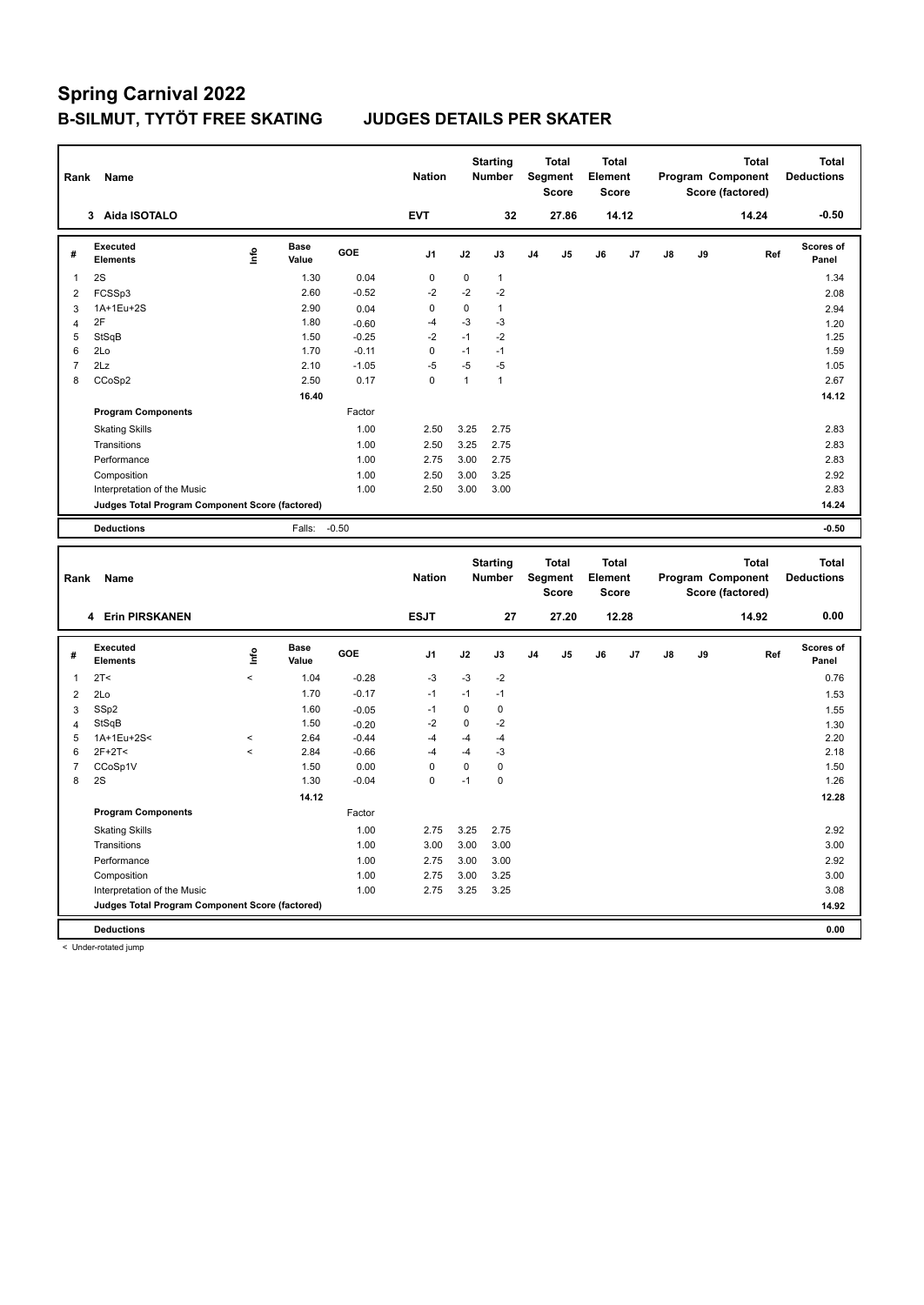| Rank           | Name                                            |                          |                      |         | <b>Nation</b> |              | <b>Starting</b><br>Number        |    | <b>Total</b><br>Segment<br><b>Score</b> | <b>Total</b><br>Element<br><b>Score</b> |       |    | Program Component<br>Score (factored) |       | <b>Total</b> | <b>Total</b><br><b>Deductions</b> |
|----------------|-------------------------------------------------|--------------------------|----------------------|---------|---------------|--------------|----------------------------------|----|-----------------------------------------|-----------------------------------------|-------|----|---------------------------------------|-------|--------------|-----------------------------------|
|                | 5 Aurora TAXIS                                  |                          |                      |         | <b>HTK</b>    |              | 9                                |    | 27.10                                   |                                         | 11.68 |    |                                       | 15.92 |              | $-0.50$                           |
| #              | <b>Executed</b><br><b>Elements</b>              | Info                     | <b>Base</b><br>Value | GOE     | J1            | J2           | J3                               | J4 | J5                                      | J6                                      | J7    | J8 | J9                                    |       | Ref          | <b>Scores of</b><br>Panel         |
| 1              | 2Lo+1Eu+2S                                      |                          | 3.50                 | $-0.68$ | $-5$          | $-4$         | -3                               |    |                                         |                                         |       |    |                                       |       |              | 2.82                              |
| $\overline{2}$ | 2Lo                                             |                          | 1.70                 | $-0.51$ | $-4$          | $-3$         | $-2$                             |    |                                         |                                         |       |    |                                       |       |              | 1.19                              |
| 3              | 2F                                              |                          | 1.80                 | 0.06    | 1             | 0            | $\mathbf 0$                      |    |                                         |                                         |       |    |                                       |       |              | 1.86                              |
| $\overline{4}$ | SSp2                                            |                          | 1.60                 | 0.00    | $\Omega$      | 0            | $\mathbf 0$                      |    |                                         |                                         |       |    |                                       |       |              | 1.60                              |
| 5              | 1A+1A+SEQ                                       |                          | 1.76                 | $-0.07$ | 0             | $-1$         | $-1$                             |    |                                         |                                         |       |    |                                       |       |              | 1.69                              |
| 6              | 2S                                              |                          | 1.30                 | $-0.13$ | $-1$          | $-1$         | $-1$                             |    |                                         |                                         |       |    |                                       |       |              | 1.17                              |
| $\overline{7}$ | StSqB                                           |                          | 1.50                 | $-0.15$ | $-1$          | $-1$         | $-1$                             |    |                                         |                                         |       |    |                                       |       |              | 1.35                              |
| 8              | CCoSp                                           |                          | 0.00                 | 0.00    |               |              |                                  |    |                                         |                                         |       |    |                                       |       |              | 0.00                              |
|                |                                                 |                          | 13.16                |         |               |              |                                  |    |                                         |                                         |       |    |                                       |       |              | 11.68                             |
|                | <b>Program Components</b>                       |                          |                      | Factor  |               |              |                                  |    |                                         |                                         |       |    |                                       |       |              |                                   |
|                | <b>Skating Skills</b>                           |                          |                      | 1.00    | 3.50          | 3.25         | 3.00                             |    |                                         |                                         |       |    |                                       |       |              | 3.25                              |
|                | Transitions                                     |                          |                      | 1.00    | 3.00          | 3.25         | 2.50                             |    |                                         |                                         |       |    |                                       |       |              | 2.92                              |
|                | Performance                                     |                          |                      | 1.00    | 3.75          | 3.25         | 3.00                             |    |                                         |                                         |       |    |                                       |       |              | 3.33                              |
|                | Composition                                     |                          |                      | 1.00    | 3.00          | 3.00         | 3.50                             |    |                                         |                                         |       |    |                                       |       |              | 3.17                              |
|                | Interpretation of the Music                     |                          |                      | 1.00    | 3.50          | 3.00         | 3.25                             |    |                                         |                                         |       |    |                                       |       |              | 3.25                              |
|                | Judges Total Program Component Score (factored) |                          |                      |         |               |              |                                  |    |                                         |                                         |       |    |                                       |       |              | 15.92                             |
|                | <b>Deductions</b>                               |                          | No/Wrong Spiral:     | $-0.50$ |               |              |                                  |    |                                         |                                         |       |    |                                       |       |              | $-0.50$                           |
|                |                                                 |                          |                      |         |               |              |                                  |    |                                         |                                         |       |    |                                       |       |              |                                   |
|                |                                                 |                          |                      |         |               |              |                                  |    |                                         |                                         |       |    |                                       |       |              |                                   |
| Rank           | Name                                            |                          |                      |         | <b>Nation</b> |              | <b>Starting</b><br><b>Number</b> |    | <b>Total</b><br>Segment<br><b>Score</b> | <b>Total</b><br>Element<br><b>Score</b> |       |    | Program Component<br>Score (factored) |       | <b>Total</b> | <b>Total</b><br><b>Deductions</b> |
|                | 6 Noora LUKKARI                                 |                          |                      |         | <b>HTK</b>    |              | 22                               |    | 26.64                                   |                                         | 11.57 |    |                                       | 15.07 |              | 0.00                              |
| #              | <b>Executed</b><br><b>Elements</b>              | ١mfo                     | <b>Base</b><br>Value | GOE     | J1            | J2           | J3                               | J4 | J5                                      | J6                                      | J7    | J8 | J9                                    |       | Ref          | <b>Scores of</b><br>Panel         |
| $\mathbf{1}$   | 2S                                              |                          | 1.30                 | $-0.04$ | $\mathbf 0$   | $-1$         | $\pmb{0}$                        |    |                                         |                                         |       |    |                                       |       |              | 1.26                              |
| $\overline{2}$ | 1A+1Eu+2S<                                      | $\overline{\phantom{a}}$ | 2.64                 | $-0.29$ | $-2$          | $-4$         | $-2$                             |    |                                         |                                         |       |    |                                       |       |              | 2.35                              |
| 3              | $2F<+2T<$                                       | <<                       | 1.84                 | $-0.72$ | $-5$          | $-5$         | $-5$                             |    |                                         |                                         |       |    |                                       |       |              | 1.12                              |
| $\overline{4}$ | CSSp3                                           |                          | 2.60                 | 0.09    | $\pmb{0}$     | $\mathbf{1}$ | $\pmb{0}$                        |    |                                         |                                         |       |    |                                       |       |              | 2.69                              |
| 5              | 2Lo<                                            | $\overline{\phantom{a}}$ | 1.36                 | $-0.50$ | $-4$          | $-4$         | $-3$                             |    |                                         |                                         |       |    |                                       |       |              | 0.86                              |
| 6              | 2F<<                                            | <<                       | 0.50                 | $-0.20$ | $-4$          | $-4$         | $-4$                             |    |                                         |                                         |       |    |                                       |       |              | 0.30                              |
| $\overline{7}$ | CCoSp2V                                         |                          | 1.88                 | $-0.19$ | $\pmb{0}$     | $-2$         | $-1$                             |    |                                         |                                         |       |    |                                       |       |              | 1.69                              |
| 8              | StSqB                                           |                          | 1.50                 | $-0.20$ | $-1$          | $-2$         | $-1$                             |    |                                         |                                         |       |    |                                       |       |              | 1.30                              |
|                |                                                 |                          | 13.62                |         |               |              |                                  |    |                                         |                                         |       |    |                                       |       |              | 11.57                             |
|                | <b>Program Components</b>                       |                          |                      | Factor  |               |              |                                  |    |                                         |                                         |       |    |                                       |       |              |                                   |
|                | <b>Skating Skills</b>                           |                          |                      | 1.00    | 3.00          | 3.25         | 3.00                             |    |                                         |                                         |       |    |                                       |       |              | 3.08                              |
|                | Transitions                                     |                          |                      | 1.00    | 2.75          | 2.75         | 2.75                             |    |                                         |                                         |       |    |                                       |       |              | 2.75                              |
|                | Performance                                     |                          |                      | 1.00    | 3.00          | 3.25         | 3.00                             |    |                                         |                                         |       |    |                                       |       |              | 3.08                              |
|                | Composition                                     |                          |                      | 1.00    | 2.75          | 3.00         | 3.50                             |    |                                         |                                         |       |    |                                       |       |              | 3.08                              |
|                | Interpretation of the Music                     |                          |                      | 1.00    | 3.00          | 3.00         | 3.25                             |    |                                         |                                         |       |    |                                       |       |              | 3.08                              |
|                | Judges Total Program Component Score (factored) |                          |                      |         |               |              |                                  |    |                                         |                                         |       |    |                                       |       |              | 15.07                             |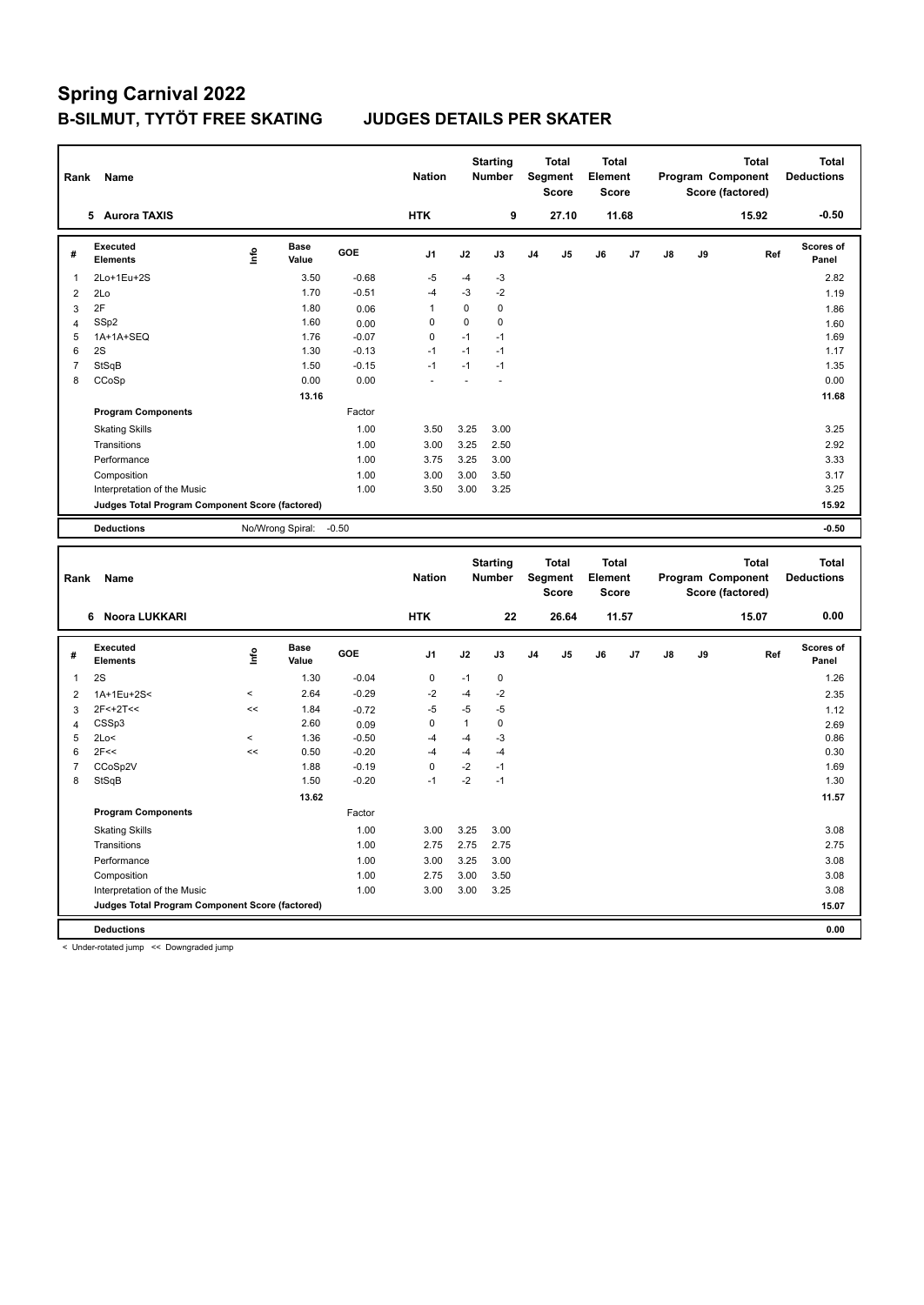| Rank                    | Name                                            |                          |                      |         | <b>Nation</b>  |              | <b>Starting</b><br>Number |                | <b>Total</b><br><b>Segment</b><br><b>Score</b> | <b>Total</b><br>Element<br><b>Score</b> |       |    | Program Component<br>Score (factored) | <b>Total</b> | <b>Total</b><br><b>Deductions</b> |
|-------------------------|-------------------------------------------------|--------------------------|----------------------|---------|----------------|--------------|---------------------------|----------------|------------------------------------------------|-----------------------------------------|-------|----|---------------------------------------|--------------|-----------------------------------|
|                         | 7 Lumi WILENIUS                                 |                          |                      |         | <b>ETK</b>     |              | 15                        |                | 26.42                                          |                                         | 12.58 |    |                                       | 14.34        | $-0.50$                           |
| #                       | Executed<br><b>Elements</b>                     | Info                     | <b>Base</b><br>Value | GOE     | J <sub>1</sub> | J2           | J3                        | J <sub>4</sub> | J5                                             | J6                                      | J7    | J8 | J9                                    | Ref          | <b>Scores of</b><br>Panel         |
| 1                       | FSSp2                                           |                          | 2.30                 | $-0.15$ | $-1$           | 0            | $-1$                      |                |                                                |                                         |       |    |                                       |              | 2.15                              |
| $\overline{2}$          | 1A+1Eu+2S                                       |                          | 2.90                 | $-0.04$ | $\pmb{0}$      | $-1$         | $\pmb{0}$                 |                |                                                |                                         |       |    |                                       |              | 2.86                              |
| 3                       | $1F+1T$                                         |                          | 0.90                 | $-0.13$ | $-4$           | $-2$         | $-2$                      |                |                                                |                                         |       |    |                                       |              | 0.77                              |
| $\overline{\mathbf{4}}$ | 2Lo                                             |                          | 1.70                 | $-0.85$ | $-5$           | $-5$         | $-5$                      |                |                                                |                                         |       |    |                                       |              | 0.85                              |
| 5                       | StSqB                                           |                          | 1.50                 | $-0.25$ | $-1$           | $-2$         | $-2$                      |                |                                                |                                         |       |    |                                       |              | 1.25                              |
| 6                       | 2S                                              |                          | 1.30                 | $-0.22$ | $-1$           | $-2$         | $-2$                      |                |                                                |                                         |       |    |                                       |              | 1.08                              |
| $\overline{7}$          | CCoSp3                                          |                          | 3.00                 | 0.00    | $-1$           | $\mathbf{1}$ | $\pmb{0}$                 |                |                                                |                                         |       |    |                                       |              | 3.00                              |
| 8                       | 1Lz                                             |                          | 0.60                 | 0.02    | $\mathbf 0$    | $\mathbf 0$  | $\mathbf{1}$              |                |                                                |                                         |       |    |                                       |              | 0.62                              |
|                         |                                                 |                          | 14.20                |         |                |              |                           |                |                                                |                                         |       |    |                                       |              | 12.58                             |
|                         | <b>Program Components</b>                       |                          |                      | Factor  |                |              |                           |                |                                                |                                         |       |    |                                       |              |                                   |
|                         | <b>Skating Skills</b>                           |                          |                      | 1.00    | 3.00           | 2.50         | 3.00                      |                |                                                |                                         |       |    |                                       |              | 2.83                              |
|                         | Transitions                                     |                          |                      | 1.00    | 2.75           | 2.50         | 2.75                      |                |                                                |                                         |       |    |                                       |              | 2.67                              |
|                         | Performance                                     |                          |                      | 1.00    | 3.25           | 2.75         | 3.00                      |                |                                                |                                         |       |    |                                       |              | 3.00                              |
|                         | Composition                                     |                          |                      | 1.00    | 2.75           | 2.75         | 3.25                      |                |                                                |                                         |       |    |                                       |              | 2.92                              |
|                         | Interpretation of the Music                     |                          |                      | 1.00    | 3.00           | 2.50         | 3.25                      |                |                                                |                                         |       |    |                                       |              | 2.92                              |
|                         | Judges Total Program Component Score (factored) |                          |                      |         |                |              |                           |                |                                                |                                         |       |    |                                       |              | 14.34                             |
|                         | <b>Deductions</b>                               |                          | Falls:               | $-0.50$ |                |              |                           |                |                                                |                                         |       |    |                                       |              | $-0.50$                           |
|                         |                                                 |                          |                      |         |                |              |                           |                |                                                |                                         |       |    |                                       |              |                                   |
|                         |                                                 |                          |                      |         |                |              |                           |                |                                                |                                         |       |    |                                       |              |                                   |
| Rank                    | Name                                            |                          |                      |         | <b>Nation</b>  |              | <b>Starting</b><br>Number |                | <b>Total</b><br><b>Segment</b><br>Score        | <b>Total</b><br>Element<br><b>Score</b> |       |    | Program Component<br>Score (factored) | <b>Total</b> | <b>Total</b><br><b>Deductions</b> |
|                         | 8 Darya ZARE                                    |                          |                      |         | <b>EVT</b>     |              | 5                         |                | 25.77                                          |                                         | 11.85 |    |                                       | 14.42        | $-0.50$                           |
| #                       | <b>Executed</b><br><b>Elements</b>              | Info                     | <b>Base</b><br>Value | GOE     | J <sub>1</sub> | J2           | J3                        | J4             | J5                                             | J6                                      | J7    | J8 | J9                                    | Ref          | <b>Scores of</b><br>Panel         |
| 1                       | 1Lz+1A+SEQ                                      |                          | 1.36                 | $-0.04$ | 0              | $-1$         | $\pmb{0}$                 |                |                                                |                                         |       |    |                                       |              | 1.32                              |
| $\overline{2}$          | 2T <                                            | $\overline{a}$           | 1.04                 | $-0.52$ | $-5$           | $-5$         | $-5$                      |                |                                                |                                         |       |    |                                       |              | 0.52                              |
| 3                       | FCSSp1V                                         |                          | 1.43                 | $-0.24$ | $-1$           | $-2$         | $-2$                      |                |                                                |                                         |       |    |                                       |              | 1.19                              |
| $\overline{4}$          | 1A+1Eu+2S<                                      | $\overline{\phantom{a}}$ | 2.64                 | $-0.55$ | $-5$           | $-5$         | -5                        |                |                                                |                                         |       |    |                                       |              | 2.09                              |
| 5                       | 2Lo                                             |                          | 1.70                 | $-0.06$ | 0              | $-1$         | $\mathbf 0$               |                |                                                |                                         |       |    |                                       |              | 1.64                              |
| 6                       | CCoSp2                                          |                          | 2.50                 | 0.08    | $\mathbf{1}$   | 0            | $\pmb{0}$                 |                |                                                |                                         |       |    |                                       |              | 2.58                              |
| $\overline{7}$          | StSqB                                           |                          | 1.50                 | $-0.25$ | $-2$           | $-2$         | $-1$                      |                |                                                |                                         |       |    |                                       |              | 1.25                              |
| 8                       | 2S                                              |                          | 1.30                 | $-0.04$ | $\mathbf 0$    | $-1$         | $\pmb{0}$                 |                |                                                |                                         |       |    |                                       |              | 1.26                              |
|                         |                                                 |                          | 13.47                |         |                |              |                           |                |                                                |                                         |       |    |                                       |              | 11.85                             |
|                         | <b>Program Components</b>                       |                          |                      | Factor  |                |              |                           |                |                                                |                                         |       |    |                                       |              |                                   |
|                         | <b>Skating Skills</b>                           |                          |                      | 1.00    | 2.75           | 2.50         | 3.00                      |                |                                                |                                         |       |    |                                       |              | 2.75                              |
|                         | Transitions                                     |                          |                      | 1.00    | 3.00           | 2.50         | 3.00                      |                |                                                |                                         |       |    |                                       |              | 2.83                              |
|                         | Performance                                     |                          |                      | 1.00    | 3.25           | 2.50         | 3.00                      |                |                                                |                                         |       |    |                                       |              | 2.92                              |
|                         | Composition                                     |                          |                      | 1.00    | 3.00           | 2.50         | 3.25                      |                |                                                |                                         |       |    |                                       |              | 2.92                              |
|                         | Interpretation of the Music                     |                          |                      | 1.00    | 3.25           | 2.50         | 3.25                      |                |                                                |                                         |       |    |                                       |              | 3.00                              |
|                         | Judges Total Program Component Score (factored) |                          |                      |         |                |              |                           |                |                                                |                                         |       |    |                                       |              | 14.42                             |

< Under-rotated jump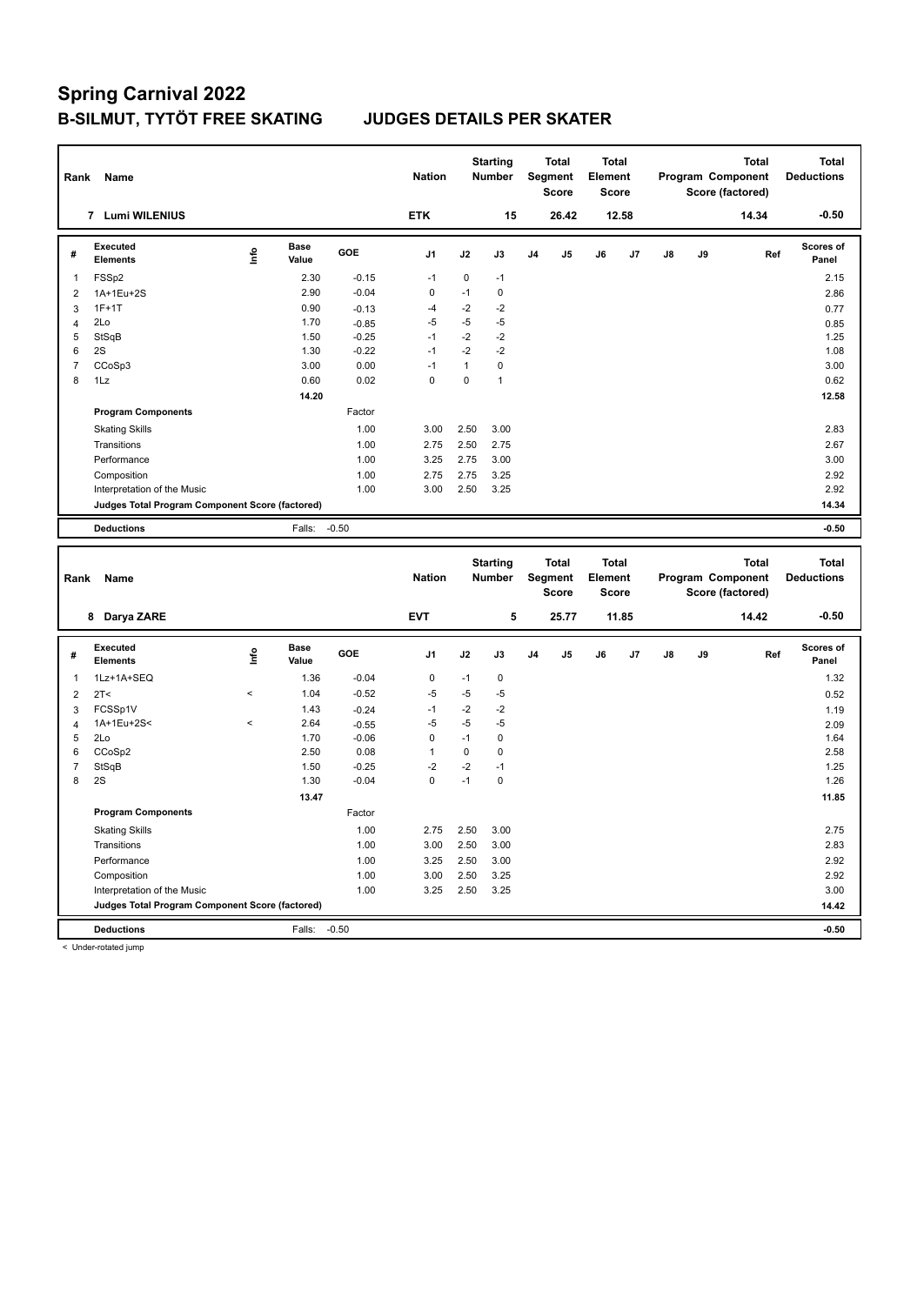| Rank           | Name                                            |         |                      |         | <b>Nation</b>  |      | <b>Starting</b><br><b>Number</b> |                | <b>Total</b><br>Segment<br><b>Score</b> | <b>Total</b><br>Element<br><b>Score</b> |       |    |    | <b>Total</b><br>Program Component<br>Score (factored) | <b>Total</b><br><b>Deductions</b> |
|----------------|-------------------------------------------------|---------|----------------------|---------|----------------|------|----------------------------------|----------------|-----------------------------------------|-----------------------------------------|-------|----|----|-------------------------------------------------------|-----------------------------------|
|                | <b>Ingrid EHLERS</b><br>9                       |         |                      |         | <b>ETK</b>     |      | 23                               |                | 25.71                                   |                                         | 12.38 |    |    | 13.83                                                 | $-0.50$                           |
| #              | Executed<br><b>Elements</b>                     | ۴٥      | <b>Base</b><br>Value | GOE     | J <sub>1</sub> | J2   | J3                               | J <sub>4</sub> | J <sub>5</sub>                          | J6                                      | J7    | J8 | J9 | Ref                                                   | Scores of<br>Panel                |
| 1              | 2T <                                            | $\prec$ | 1.04                 | $-0.31$ | $-3$           | $-3$ | $-3$                             |                |                                         |                                         |       |    |    |                                                       | 0.73                              |
| $\overline{2}$ | SSp4                                            |         | 2.50                 | 0.25    | $\mathbf{1}$   | 1    | $\mathbf{1}$                     |                |                                         |                                         |       |    |    |                                                       | 2.75                              |
| 3              | 1Lz                                             |         | 0.60                 | $-0.10$ | $-1$           | $-2$ | $-2$                             |                |                                         |                                         |       |    |    |                                                       | 0.50                              |
| $\overline{4}$ | 2Lo<                                            | $\,<\,$ | 1.36                 | $-0.68$ | $-5$           | $-5$ | $-5$                             |                |                                         |                                         |       |    |    |                                                       | 0.68                              |
| 5              | CCoSp2                                          |         | 2.50                 | 0.08    | $\Omega$       | 0    | $\mathbf{1}$                     |                |                                         |                                         |       |    |    |                                                       | 2.58                              |
| 6              | $2F < +2T <$                                    | <<      | 1.84                 | $-0.72$ | $-5$           | $-5$ | $-5$                             |                |                                         |                                         |       |    |    |                                                       | 1.12                              |
| 7              | StSqB                                           |         | 1.50                 | $-0.25$ | $-1$           | $-3$ | $-1$                             |                |                                         |                                         |       |    |    |                                                       | 1.25                              |
| 8              | 1A+1Eu+2S                                       |         | 2.90                 | $-0.13$ | 0              | $-2$ | $-1$                             |                |                                         |                                         |       |    |    |                                                       | 2.77                              |
|                |                                                 |         | 14.24                |         |                |      |                                  |                |                                         |                                         |       |    |    |                                                       | 12.38                             |
|                | <b>Program Components</b>                       |         |                      | Factor  |                |      |                                  |                |                                         |                                         |       |    |    |                                                       |                                   |
|                | <b>Skating Skills</b>                           |         |                      | 1.00    | 3.00           | 2.50 | 2.75                             |                |                                         |                                         |       |    |    |                                                       | 2.75                              |
|                | Transitions                                     |         |                      | 1.00    | 2.75           | 2.50 | 2.50                             |                |                                         |                                         |       |    |    |                                                       | 2.58                              |
|                | Performance                                     |         |                      | 1.00    | 3.00           | 2.75 | 2.75                             |                |                                         |                                         |       |    |    |                                                       | 2.83                              |
|                | Composition                                     |         |                      | 1.00    | 2.75           | 2.50 | 3.00                             |                |                                         |                                         |       |    |    |                                                       | 2.75                              |
|                | Interpretation of the Music                     |         |                      | 1.00    | 3.25           | 2.50 | 3.00                             |                |                                         |                                         |       |    |    |                                                       | 2.92                              |
|                | Judges Total Program Component Score (factored) |         |                      |         |                |      |                                  |                |                                         |                                         |       |    |    |                                                       | 13.83                             |
|                | <b>Deductions</b>                               |         | Falls:               | $-0.50$ |                |      |                                  |                |                                         |                                         |       |    |    |                                                       | $-0.50$                           |

< Under-rotated jump << Downgraded jump

| Rank | <b>Name</b>                                     |             |                      |         | <b>Nation</b>  |          | <b>Starting</b><br><b>Number</b> |                | <b>Total</b><br>Segment<br><b>Score</b> | <b>Total</b><br>Element<br><b>Score</b> |       |               |    | <b>Total</b><br>Program Component<br>Score (factored) | <b>Total</b><br><b>Deductions</b> |
|------|-------------------------------------------------|-------------|----------------------|---------|----------------|----------|----------------------------------|----------------|-----------------------------------------|-----------------------------------------|-------|---------------|----|-------------------------------------------------------|-----------------------------------|
| 10   | Sofia JOHANSSON                                 |             |                      |         | <b>HL</b>      |          | 33                               |                | 25.05                                   |                                         | 11.72 |               |    | 13.33                                                 | 0.00                              |
| #    | Executed<br><b>Elements</b>                     | <u>info</u> | <b>Base</b><br>Value | GOE     | J <sub>1</sub> | J2       | J3                               | J <sub>4</sub> | J5                                      | J6                                      | J7    | $\mathsf{J}8$ | J9 | Ref                                                   | <b>Scores of</b><br>Panel         |
| 1    | 1A+1Eu+1F                                       |             | 2.10                 | $-0.07$ | 0              | $-1$     | $-1$                             |                |                                         |                                         |       |               |    |                                                       | 2.03                              |
| 2    | 1F                                              |             | 0.50                 | 0.00    | 0              | 0        | 0                                |                |                                         |                                         |       |               |    |                                                       | 0.50                              |
| 3    | CSSp2                                           |             | 2.30                 | $-0.15$ | $-2$           | 0        | 0                                |                |                                         |                                         |       |               |    |                                                       | 2.15                              |
| 4    | 2Sq                                             | q           | 1.30                 | $-0.43$ | $-3$           | $-4$     | $-3$                             |                |                                         |                                         |       |               |    |                                                       | 0.87                              |
| 5    | StSqB                                           |             | 1.50                 | $-0.30$ | $-1$           | $-2$     | $-3$                             |                |                                         |                                         |       |               |    |                                                       | 1.20                              |
| 6    | CCoSp2                                          |             | 2.50                 | 0.00    | $\Omega$       | $\Omega$ | 0                                |                |                                         |                                         |       |               |    |                                                       | 2.50                              |
|      | $1$ Lo $+2$ Lo<                                 | $\hat{}$    | 1.86                 | $-0.45$ | -3             | $-4$     | $-3$                             |                |                                         |                                         |       |               |    |                                                       | 1.41                              |
| 8    | 1A                                              |             | 1.10                 | $-0.04$ | $\mathbf 0$    | $-1$     | 0                                |                |                                         |                                         |       |               |    |                                                       | 1.06                              |
|      |                                                 |             | 13.16                |         |                |          |                                  |                |                                         |                                         |       |               |    |                                                       | 11.72                             |
|      | <b>Program Components</b>                       |             |                      | Factor  |                |          |                                  |                |                                         |                                         |       |               |    |                                                       |                                   |
|      | <b>Skating Skills</b>                           |             |                      | 1.00    | 2.75           | 2.75     | 2.25                             |                |                                         |                                         |       |               |    |                                                       | 2.58                              |
|      | Transitions                                     |             |                      | 1.00    | 2.75           | 2.50     | 2.50                             |                |                                         |                                         |       |               |    |                                                       | 2.58                              |
|      | Performance                                     |             |                      | 1.00    | 2.50           | 2.75     | 2.75                             |                |                                         |                                         |       |               |    |                                                       | 2.67                              |
|      | Composition                                     |             |                      | 1.00    | 2.75           | 2.75     | 2.50                             |                |                                         |                                         |       |               |    |                                                       | 2.67                              |
|      | Interpretation of the Music                     |             |                      | 1.00    | 2.75           | 3.00     | 2.75                             |                |                                         |                                         |       |               |    |                                                       | 2.83                              |
|      | Judges Total Program Component Score (factored) |             |                      |         |                |          |                                  |                |                                         |                                         |       |               |    |                                                       | 13.33                             |
|      | <b>Deductions</b>                               |             |                      |         |                |          |                                  |                |                                         |                                         |       |               |    |                                                       | 0.00                              |

< Under-rotated jump q Jump landed on the quarter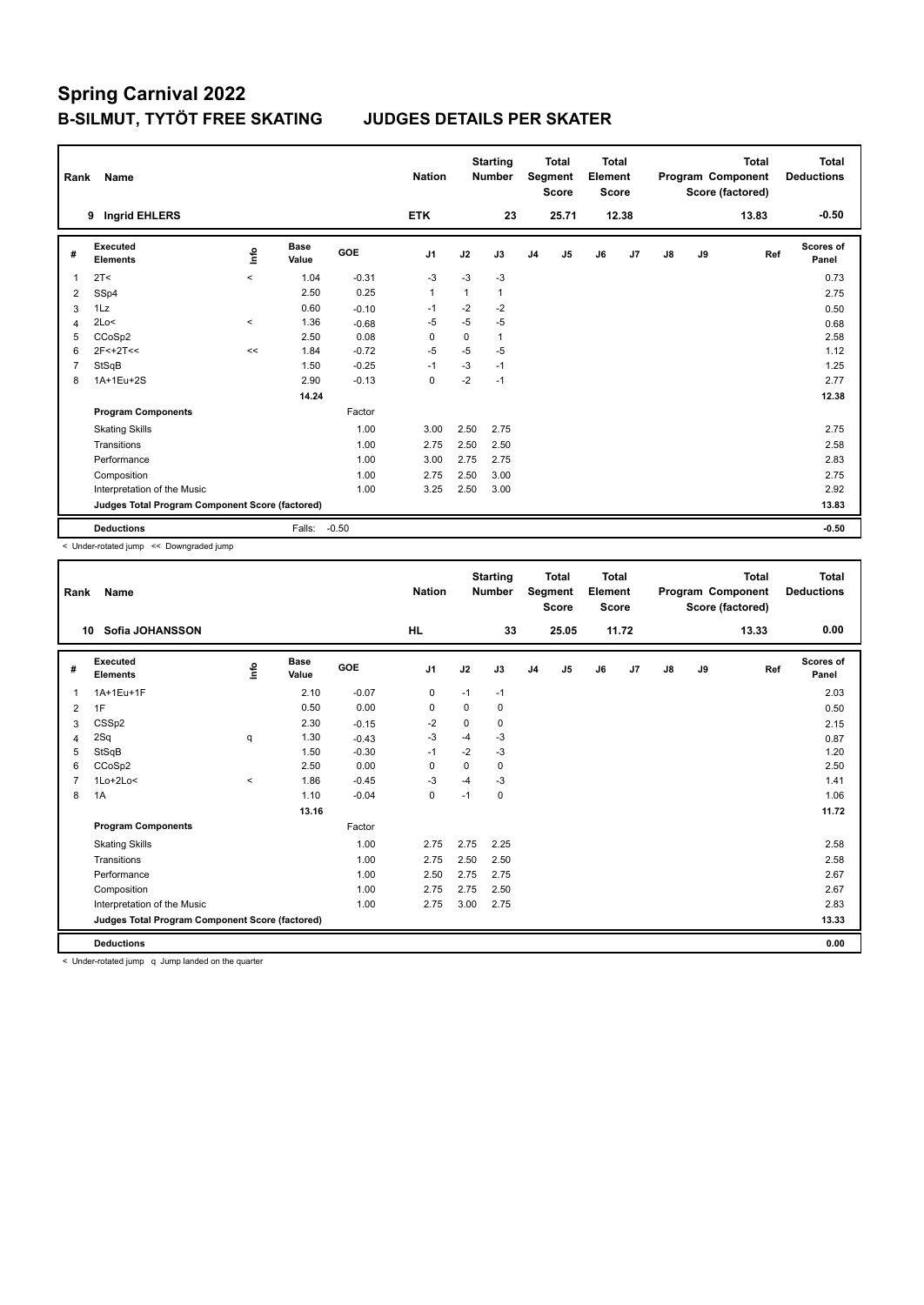| Rank           | Name                                            |         |                      |         | <b>Nation</b>  |          | <b>Starting</b><br><b>Number</b> |                | <b>Total</b><br>Segment<br><b>Score</b> | <b>Total</b><br>Element<br><b>Score</b> |      |    |    | <b>Total</b><br>Program Component<br>Score (factored) | Total<br><b>Deductions</b> |
|----------------|-------------------------------------------------|---------|----------------------|---------|----------------|----------|----------------------------------|----------------|-----------------------------------------|-----------------------------------------|------|----|----|-------------------------------------------------------|----------------------------|
|                | Peppi PULLI<br>11                               |         |                      |         | <b>KATA</b>    |          | 35                               |                | 24.92                                   |                                         | 9.93 |    |    | 15.49                                                 | $-0.50$                    |
| #              | Executed<br><b>Elements</b>                     | ١nfo    | <b>Base</b><br>Value | GOE     | J <sub>1</sub> | J2       | J3                               | J <sub>4</sub> | J5                                      | J6                                      | J7   | J8 | J9 | Ref                                                   | Scores of<br>Panel         |
| 1              | 2S                                              |         | 1.30                 | 0.00    | $\mathbf 0$    | $\Omega$ | $\Omega$                         |                |                                         |                                         |      |    |    |                                                       | 1.30                       |
| 2              | 2F<<                                            | $\,<$   | 0.50                 | $-0.20$ | $-4$           | $-4$     | $-4$                             |                |                                         |                                         |      |    |    |                                                       | 0.30                       |
| 3              | 1A+1Eu+2Sq                                      | q       | 2.90                 | $-0.65$ | $-5$           | $-5$     | $-5$                             |                |                                         |                                         |      |    |    |                                                       | 2.25                       |
| 4              | SSp3                                            |         | 2.10                 | 0.00    | 0              | 0        | 0                                |                |                                         |                                         |      |    |    |                                                       | 2.10                       |
| 5              | 2T <                                            | $\prec$ | 1.04                 | $-0.31$ | $-3$           | $-3$     | $-3$                             |                |                                         |                                         |      |    |    |                                                       | 0.73                       |
| 6              | StSqB                                           |         | 1.50                 | $-0.25$ | -2             | $-2$     | $-1$                             |                |                                         |                                         |      |    |    |                                                       | 1.25                       |
| $\overline{7}$ | 2Lz << + 1A + SEQ                               | <<      | 1.36                 | $-0.51$ | $-4$           | $-5$     | $-5$                             |                |                                         |                                         |      |    |    |                                                       | 0.85                       |
| 8              | CCoSpBV                                         |         | 1.28                 | $-0.13$ | $\mathbf 0$    | $-2$     | $-1$                             |                |                                         |                                         |      |    |    |                                                       | 1.15                       |
|                |                                                 |         | 11.98                |         |                |          |                                  |                |                                         |                                         |      |    |    |                                                       | 9.93                       |
|                | <b>Program Components</b>                       |         |                      | Factor  |                |          |                                  |                |                                         |                                         |      |    |    |                                                       |                            |
|                | <b>Skating Skills</b>                           |         |                      | 1.00    | 2.75           | 3.25     | 3.25                             |                |                                         |                                         |      |    |    |                                                       | 3.08                       |
|                | Transitions                                     |         |                      | 1.00    | 3.00           | 3.25     | 3.00                             |                |                                         |                                         |      |    |    |                                                       | 3.08                       |
|                | Performance                                     |         |                      | 1.00    | 2.75           | 3.25     | 3.00                             |                |                                         |                                         |      |    |    |                                                       | 3.00                       |
|                | Composition                                     |         |                      | 1.00    | 3.00           | 3.25     | 3.50                             |                |                                         |                                         |      |    |    |                                                       | 3.25                       |
|                | Interpretation of the Music                     |         |                      | 1.00    | 2.75           | 3.25     | 3.25                             |                |                                         |                                         |      |    |    |                                                       | 3.08                       |
|                | Judges Total Program Component Score (factored) |         |                      |         |                |          |                                  |                |                                         |                                         |      |    |    |                                                       | 15.49                      |
|                | <b>Deductions</b>                               |         | Falls:               | $-0.50$ |                |          |                                  |                |                                         |                                         |      |    |    |                                                       | $-0.50$                    |

< Under-rotated jump << Downgraded jump q Jump landed on the quarter

| Rank | Name                                            |         |                      |         | <b>Nation</b>  |      | <b>Starting</b><br><b>Number</b> |                | <b>Total</b><br>Segment<br><b>Score</b> | Total<br>Element<br><b>Score</b> |       |    |    | <b>Total</b><br>Program Component<br>Score (factored) | Total<br><b>Deductions</b> |
|------|-------------------------------------------------|---------|----------------------|---------|----------------|------|----------------------------------|----------------|-----------------------------------------|----------------------------------|-------|----|----|-------------------------------------------------------|----------------------------|
|      | Nea KURJENMÄKI<br>$12 \,$                       |         |                      |         | <b>RTL</b>     |      | 6                                |                | 24.80                                   |                                  | 10.47 |    |    | 14.83                                                 | $-0.50$                    |
| #    | Executed<br><b>Elements</b>                     | info    | <b>Base</b><br>Value | GOE     | J <sub>1</sub> | J2   | J3                               | J <sub>4</sub> | J <sub>5</sub>                          | J6                               | J7    | J8 | J9 | Ref                                                   | <b>Scores of</b><br>Panel  |
| 1    | 2S                                              |         | 1.30                 | $-0.65$ | $-5$           | $-5$ | $-5$                             |                |                                         |                                  |       |    |    |                                                       | 0.65                       |
| 2    | 2Lz<<                                           | <<      | 0.60                 | $-0.24$ | -4             | -4   | $-4$                             |                |                                         |                                  |       |    |    |                                                       | 0.36                       |
| 3    | 1A+1Eu+2S                                       |         | 2.90                 | $-0.17$ | $-1$           | $-2$ | $-1$                             |                |                                         |                                  |       |    |    |                                                       | 2.73                       |
| 4    | CCoSp1                                          |         | 2.00                 | $-0.13$ | $-1$           | 0    | $-1$                             |                |                                         |                                  |       |    |    |                                                       | 1.87                       |
| 5    | 2T <                                            | $\prec$ | 1.04                 | $-0.31$ | $-3$           | $-3$ | $-3$                             |                |                                         |                                  |       |    |    |                                                       | 0.73                       |
| 6    | 1A                                              |         | 1.10                 | 0.00    | $\mathbf 0$    | 0    | 0                                |                |                                         |                                  |       |    |    |                                                       | 1.10                       |
| 7    | StSqB                                           |         | 1.50                 | $-0.15$ | $-1$           | $-1$ | $-1$                             |                |                                         |                                  |       |    |    |                                                       | 1.35                       |
| 8    | SSp3                                            |         | 2.10                 | $-0.42$ | $-1$           | $-2$ | $-3$                             |                |                                         |                                  |       |    |    |                                                       | 1.68                       |
|      |                                                 |         | 12.54                |         |                |      |                                  |                |                                         |                                  |       |    |    |                                                       | 10.47                      |
|      | <b>Program Components</b>                       |         |                      | Factor  |                |      |                                  |                |                                         |                                  |       |    |    |                                                       |                            |
|      | <b>Skating Skills</b>                           |         |                      | 1.00    | 3.00           | 3.25 | 2.75                             |                |                                         |                                  |       |    |    |                                                       | 3.00                       |
|      | Transitions                                     |         |                      | 1.00    | 3.00           | 3.00 | 3.00                             |                |                                         |                                  |       |    |    |                                                       | 3.00                       |
|      | Performance                                     |         |                      | 1.00    | 2.50           | 3.00 | 3.00                             |                |                                         |                                  |       |    |    |                                                       | 2.83                       |
|      | Composition                                     |         |                      | 1.00    | 2.75           | 3.00 | 3.00                             |                |                                         |                                  |       |    |    |                                                       | 2.92                       |
|      | Interpretation of the Music                     |         |                      | 1.00    | 3.00           | 3.00 | 3.25                             |                |                                         |                                  |       |    |    |                                                       | 3.08                       |
|      | Judges Total Program Component Score (factored) |         |                      |         |                |      |                                  |                |                                         |                                  |       |    |    |                                                       | 14.83                      |
|      | <b>Deductions</b>                               |         | Falls:               | $-0.50$ |                |      |                                  |                |                                         |                                  |       |    |    |                                                       | $-0.50$                    |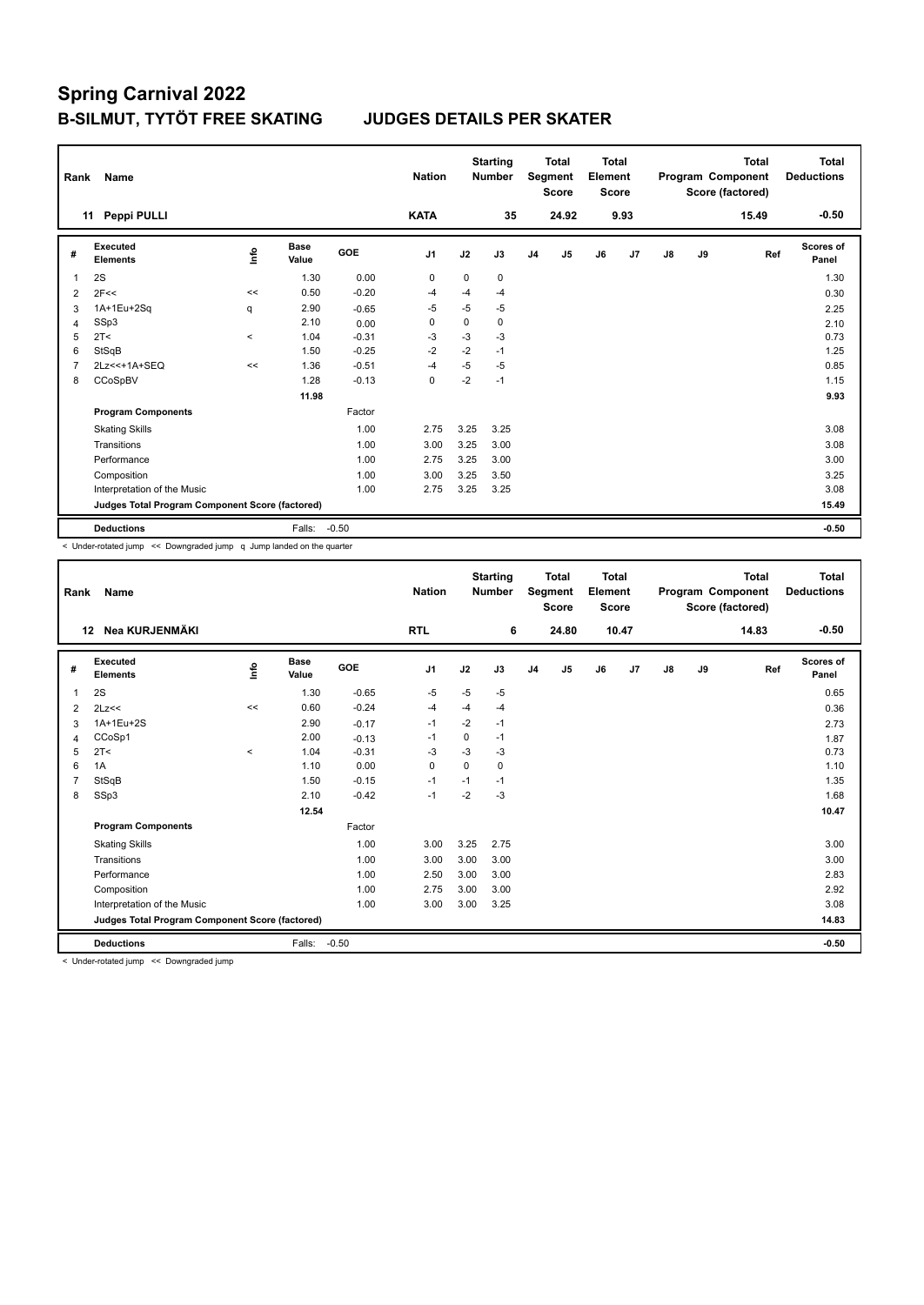| Rank                     | Name                                                                 |                                  |                      |         | <b>Nation</b>  |              | <b>Starting</b><br>Number        |                | <b>Total</b><br><b>Segment</b><br>Score | <b>Total</b><br>Element<br>Score |       |    |    | <b>Total</b><br>Program Component<br>Score (factored) | <b>Total</b><br><b>Deductions</b> |
|--------------------------|----------------------------------------------------------------------|----------------------------------|----------------------|---------|----------------|--------------|----------------------------------|----------------|-----------------------------------------|----------------------------------|-------|----|----|-------------------------------------------------------|-----------------------------------|
|                          | <b>Kerttu KORHONEN</b><br>13                                         |                                  |                      |         | <b>HTA</b>     |              | 20                               |                | 24.44                                   |                                  | 9.95  |    |    | 14.99                                                 | $-0.50$                           |
| #                        | <b>Executed</b><br><b>Elements</b>                                   | Info                             | <b>Base</b><br>Value | GOE     | J <sub>1</sub> | J2           | J3                               | J4             | J5                                      | J6                               | J7    | J8 | J9 | Ref                                                   | <b>Scores of</b><br>Panel         |
| 1                        | 2S                                                                   |                                  | 1.30                 | $-0.17$ | $-1$           | $-1$         | $-2$                             |                |                                         |                                  |       |    |    |                                                       | 1.13                              |
| $\overline{2}$           | $1A+1Lo$                                                             |                                  | 1.60                 | $-0.04$ | $\mathbf 0$    | $-1$         | $\mathbf 0$                      |                |                                         |                                  |       |    |    |                                                       | 1.56                              |
| 3                        | 2T                                                                   |                                  | 1.30                 | $-0.17$ | $-1$           | $-1$         | $-2$                             |                |                                         |                                  |       |    |    |                                                       | 1.13                              |
| $\overline{4}$           | SSp1                                                                 |                                  | 1.30                 | $-0.65$ | $-5$           | $-5$         | -5                               |                |                                         |                                  |       |    |    |                                                       | 0.65                              |
| 5                        | StSqB                                                                |                                  | 1.50                 | $-0.20$ | $-1$           | $-1$         | $-2$                             |                |                                         |                                  |       |    |    |                                                       | 1.30                              |
| 6                        | 1A+1Eu+1F                                                            |                                  | 2.10                 | $-0.04$ | $\mathbf 0$    | $-1$         | $\mathbf 0$                      |                |                                         |                                  |       |    |    |                                                       | 2.06                              |
| $\overline{\mathcal{I}}$ | 2T                                                                   |                                  | 1.30                 | $-0.13$ | $\pmb{0}$      | $-2$         | $-1$                             |                |                                         |                                  |       |    |    |                                                       | 1.17                              |
| 8                        | CCoSp1V                                                              |                                  | 1.50                 | $-0.55$ | $-3$           | $-5$         | $-3$                             |                |                                         |                                  |       |    |    |                                                       | 0.95                              |
|                          |                                                                      |                                  | 11.90                |         |                |              |                                  |                |                                         |                                  |       |    |    |                                                       | 9.95                              |
|                          | <b>Program Components</b>                                            |                                  |                      | Factor  |                |              |                                  |                |                                         |                                  |       |    |    |                                                       |                                   |
|                          | <b>Skating Skills</b>                                                |                                  |                      | 1.00    | 3.25           | 3.25         | 2.75                             |                |                                         |                                  |       |    |    |                                                       | 3.08                              |
|                          | Transitions                                                          |                                  |                      | 1.00    | 3.00           | 3.00         | 3.00                             |                |                                         |                                  |       |    |    |                                                       | 3.00                              |
|                          | Performance                                                          |                                  |                      | 1.00    | 3.00           | 3.00         | 2.50                             |                |                                         |                                  |       |    |    |                                                       | 2.83                              |
|                          | Composition                                                          |                                  |                      | 1.00    | 3.00           | 3.25         | 2.75                             |                |                                         |                                  |       |    |    |                                                       | 3.00                              |
|                          | Interpretation of the Music                                          |                                  |                      | 1.00    | 3.25           | 3.25         | 2.75                             |                |                                         |                                  |       |    |    |                                                       | 3.08<br>14.99                     |
|                          | Judges Total Program Component Score (factored)                      |                                  |                      |         |                |              |                                  |                |                                         |                                  |       |    |    |                                                       |                                   |
|                          | <b>Deductions</b>                                                    |                                  | Falls:               | $-0.50$ |                |              |                                  |                |                                         |                                  |       |    |    |                                                       | $-0.50$                           |
|                          |                                                                      |                                  |                      |         |                |              |                                  |                |                                         |                                  |       |    |    |                                                       |                                   |
| Rank                     | Name                                                                 |                                  |                      |         | <b>Nation</b>  |              | <b>Starting</b><br><b>Number</b> |                | <b>Total</b><br>Segment<br>Score        | <b>Total</b><br>Element<br>Score |       |    |    | <b>Total</b><br>Program Component<br>Score (factored) | <b>Total</b><br><b>Deductions</b> |
|                          | 14 Laura KARLSSON                                                    |                                  |                      |         | <b>HL</b>      |              | 25                               |                | 23.91                                   |                                  | 11.49 |    |    | 14.42                                                 | $-2.00$                           |
| #                        | <b>Executed</b><br><b>Elements</b>                                   | $\mathop{\mathsf{Irr}}\nolimits$ | <b>Base</b><br>Value | GOE     | J <sub>1</sub> | J2           | J3                               | J <sub>4</sub> | J5                                      | J6                               | J7    | J8 | J9 | Ref                                                   | <b>Scores of</b><br>Panel         |
| 1                        | 2Lz                                                                  |                                  | 2.10                 | $-1.05$ | $-5$           | $-5$         | $-5$                             |                |                                         |                                  |       |    |    |                                                       | 1.05                              |
| $\overline{2}$           | 2S                                                                   |                                  | 1.30                 | $-0.65$ | $-5$           | $-5$         | -5                               |                |                                         |                                  |       |    |    |                                                       | 0.65                              |
| 3                        | CSS <sub>p2</sub>                                                    |                                  | 2.30                 | 0.08    | $\mathbf 0$    | $\mathbf{1}$ | $\pmb{0}$                        |                |                                         |                                  |       |    |    |                                                       | 2.38                              |
| $\overline{4}$           | 2Loq                                                                 | q                                | 1.70                 | $-0.85$ | $-5$           | $-5$         | $-5$                             |                |                                         |                                  |       |    |    |                                                       | 0.85                              |
| 5                        | 2S                                                                   |                                  | 1.30                 | $-0.09$ | $\mathbf 0$    | $-2$         | $\mathbf 0$                      |                |                                         |                                  |       |    |    |                                                       | 1.21                              |
| 6                        | StSqB                                                                |                                  | 1.50                 | $-0.75$ | $-5$           | $-5$         | $-5$                             |                |                                         |                                  |       |    |    |                                                       | 0.75                              |
| $\overline{7}$           | 1A+1Eu+1F                                                            |                                  | 2.10                 | 0.00    | $\pmb{0}$      | $\pmb{0}$    | $\pmb{0}$                        |                |                                         |                                  |       |    |    |                                                       | 2.10                              |
| 8                        | CCoSp2                                                               |                                  | 2.50                 | 0.00    | $\mathbf 0$    | $\pmb{0}$    | $\mathbf 0$                      |                |                                         |                                  |       |    |    |                                                       | 2.50                              |
|                          |                                                                      |                                  | 14.80                |         |                |              |                                  |                |                                         |                                  |       |    |    |                                                       | 11.49                             |
|                          | <b>Program Components</b>                                            |                                  |                      | Factor  |                |              |                                  |                |                                         |                                  |       |    |    |                                                       |                                   |
|                          | <b>Skating Skills</b>                                                |                                  |                      | 1.00    | 3.00           | 3.00         | 2.75                             |                |                                         |                                  |       |    |    |                                                       | 2.92                              |
|                          | Transitions                                                          |                                  |                      | 1.00    | 2.75           | 2.75         | 2.50                             |                |                                         |                                  |       |    |    |                                                       | 2.67                              |
|                          | Performance                                                          |                                  |                      | 1.00    | 2.50           | 3.25         | 2.50                             |                |                                         |                                  |       |    |    |                                                       | 2.75                              |
|                          | Composition                                                          |                                  |                      | 1.00    | 2.75           | 3.00         | 3.25                             |                |                                         |                                  |       |    |    |                                                       | 3.00                              |
|                          | Interpretation of the Music                                          |                                  |                      | 1.00    | 2.75           | 3.25         | 3.25                             |                |                                         |                                  |       |    |    |                                                       | 3.08                              |
|                          | Judges Total Program Component Score (factored)<br><b>Deductions</b> |                                  | Falls:               | $-2.00$ |                |              |                                  |                |                                         |                                  |       |    |    |                                                       | 14.42<br>$-2.00$                  |

q Jump landed on the quarter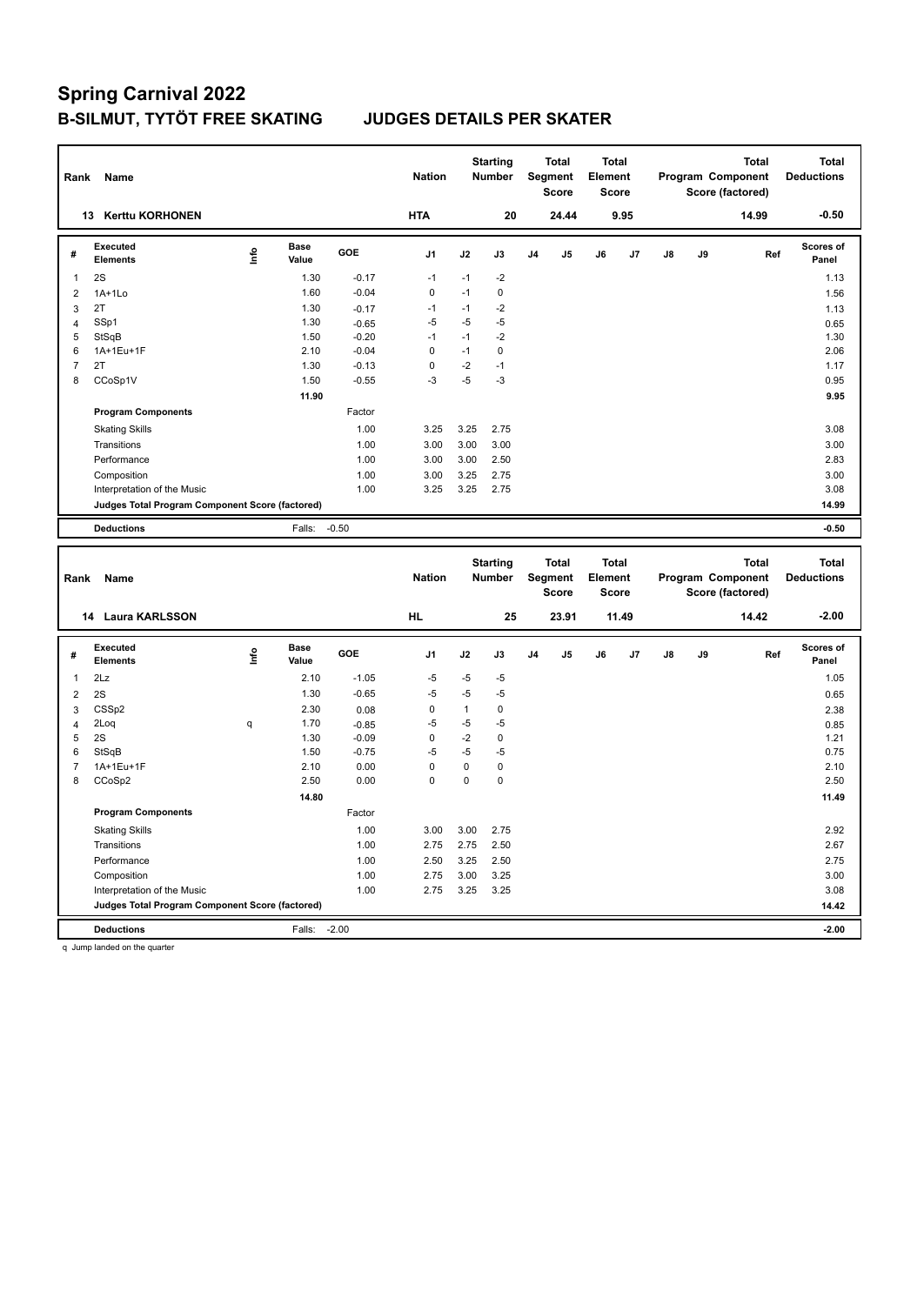| Rank           | Name                                            |         |                      |            | <b>Nation</b>  |          | <b>Starting</b><br><b>Number</b> |                | <b>Total</b><br>Segment<br><b>Score</b> | <b>Total</b><br>Element<br><b>Score</b> |       |               |    | <b>Total</b><br>Program Component<br>Score (factored) | Total<br><b>Deductions</b> |
|----------------|-------------------------------------------------|---------|----------------------|------------|----------------|----------|----------------------------------|----------------|-----------------------------------------|-----------------------------------------|-------|---------------|----|-------------------------------------------------------|----------------------------|
|                | <b>Kirsten RAUTIO</b><br>15                     |         |                      |            | <b>RTL</b>     |          | 14                               |                | 23.91                                   |                                         | 10.91 |               |    | 14.00                                                 | $-1.00$                    |
| #              | Executed<br><b>Elements</b>                     | lnfo    | <b>Base</b><br>Value | <b>GOE</b> | J <sub>1</sub> | J2       | J3                               | J <sub>4</sub> | J5                                      | J6                                      | J7    | $\mathsf{J}8$ | J9 | Ref                                                   | Scores of<br>Panel         |
| 1              | 1A+1Eu+2S                                       |         | 2.90                 | $-0.09$    | $\pmb{0}$      | $-1$     | $-1$                             |                |                                         |                                         |       |               |    |                                                       | 2.81                       |
| 2              | 2Lz                                             | $\prec$ | 1.68                 | $-0.50$    | $-3$           | $-3$     | $-3$                             |                |                                         |                                         |       |               |    |                                                       | 1.18                       |
| 3              | 2S                                              |         | 1.30                 | $-0.65$    | $-5$           | $-5$     | $-5$                             |                |                                         |                                         |       |               |    |                                                       | 0.65                       |
| 4              | 2T<                                             | $\prec$ | 1.04                 | $-0.38$    | $-3$           | $-4$     | $-4$                             |                |                                         |                                         |       |               |    |                                                       | 0.66                       |
| 5              | SSp2                                            |         | 1.60                 | 0.00       | $\Omega$       | 1        | $-1$                             |                |                                         |                                         |       |               |    |                                                       | 1.60                       |
| 6              | StSq1                                           |         | 1.80                 | $-0.42$    | $-1$           | $-4$     | $-2$                             |                |                                         |                                         |       |               |    |                                                       | 1.38                       |
| $\overline{7}$ | 1A                                              |         | 1.10                 | 0.00       | 0              | $\Omega$ | 0                                |                |                                         |                                         |       |               |    |                                                       | 1.10                       |
| 8              | CCoSp1                                          |         | 2.00                 | $-0.47$    | $-1$           | -3       | $-3$                             |                |                                         |                                         |       |               |    |                                                       | 1.53                       |
|                |                                                 |         | 13.42                |            |                |          |                                  |                |                                         |                                         |       |               |    |                                                       | 10.91                      |
|                | <b>Program Components</b>                       |         |                      | Factor     |                |          |                                  |                |                                         |                                         |       |               |    |                                                       |                            |
|                | <b>Skating Skills</b>                           |         |                      | 1.00       | 3.00           | 2.50     | 2.75                             |                |                                         |                                         |       |               |    |                                                       | 2.75                       |
|                | Transitions                                     |         |                      | 1.00       | 3.00           | 2.75     | 2.75                             |                |                                         |                                         |       |               |    |                                                       | 2.83                       |
|                | Performance                                     |         |                      | 1.00       | 3.00           | 3.00     | 2.75                             |                |                                         |                                         |       |               |    |                                                       | 2.92                       |
|                | Composition                                     |         |                      | 1.00       | 2.75           | 2.75     | 3.00                             |                |                                         |                                         |       |               |    |                                                       | 2.83                       |
|                | Interpretation of the Music                     |         |                      | 1.00       | 2.50           | 2.75     | 2.75                             |                |                                         |                                         |       |               |    |                                                       | 2.67                       |
|                | Judges Total Program Component Score (factored) |         |                      |            |                |          |                                  |                |                                         |                                         |       |               |    |                                                       | 14.00                      |
|                | <b>Deductions</b>                               |         | No/Wrong Spiral:     | $-0.50$    |                |          | Falls:                           |                | $-0.50$                                 |                                         |       |               |    |                                                       | $-1.00$                    |

< Under-rotated jump

| Rank | Name                                            |           |                      |         | <b>Nation</b> |      | <b>Starting</b><br><b>Number</b> |                | <b>Total</b><br>Segment<br><b>Score</b> | <b>Total</b><br>Element<br><b>Score</b> |      |               |    | Total<br>Program Component<br>Score (factored) | <b>Total</b><br><b>Deductions</b> |
|------|-------------------------------------------------|-----------|----------------------|---------|---------------|------|----------------------------------|----------------|-----------------------------------------|-----------------------------------------|------|---------------|----|------------------------------------------------|-----------------------------------|
| 16   | <b>Enni TERVONEN</b>                            |           |                      |         | <b>EVT</b>    |      | 29                               |                | 23.83                                   |                                         | 9.00 |               |    | 14.83                                          | 0.00                              |
| #    | Executed<br><b>Elements</b>                     | ۴         | <b>Base</b><br>Value | GOE     | J1            | J2   | J3                               | J <sub>4</sub> | J5                                      | J6                                      | J7   | $\mathsf{J}8$ | J9 | Ref                                            | <b>Scores of</b><br>Panel         |
| 1    | 1A+1Eu+2S<                                      | $\hat{}$  | 2.64                 | $-0.33$ | -3            | $-3$ | $-3$                             |                |                                         |                                         |      |               |    |                                                | 2.31                              |
| 2    | 1Lz+1A+SEQ                                      |           | 1.36                 | 0.00    | 0             | 0    | 0                                |                |                                         |                                         |      |               |    |                                                | 1.36                              |
| 3    | CSp1                                            |           | 1.40                 | $-0.19$ | -1            | $-1$ | $-2$                             |                |                                         |                                         |      |               |    |                                                | 1.21                              |
| 4    | 2Lo<<                                           | $\,<$     | 0.50                 | $-0.25$ | -5            | $-5$ | $-5$                             |                |                                         |                                         |      |               |    |                                                | 0.25                              |
| 5    | StSqB                                           |           | 1.50                 | $-0.20$ | $-1$          | $-2$ | $-1$                             |                |                                         |                                         |      |               |    |                                                | 1.30                              |
| 6    | 2S<                                             | $\hat{~}$ | 1.04                 | $-0.35$ | -3            | $-4$ | $-3$                             |                |                                         |                                         |      |               |    |                                                | 0.69                              |
|      | 1F                                              |           | 0.50                 | 0.02    | 0             | 0    | 1                                |                |                                         |                                         |      |               |    |                                                | 0.52                              |
| 8    | CCoSpB                                          |           | 1.70                 | $-0.34$ | $-1$          | $-3$ | $-2$                             |                |                                         |                                         |      |               |    |                                                | 1.36                              |
|      |                                                 |           | 10.64                |         |               |      |                                  |                |                                         |                                         |      |               |    |                                                | 9.00                              |
|      | <b>Program Components</b>                       |           |                      | Factor  |               |      |                                  |                |                                         |                                         |      |               |    |                                                |                                   |
|      | <b>Skating Skills</b>                           |           |                      | 1.00    | 3.00          | 3.25 | 2.75                             |                |                                         |                                         |      |               |    |                                                | 3.00                              |
|      | Transitions                                     |           |                      | 1.00    | 2.75          | 3.00 | 2.75                             |                |                                         |                                         |      |               |    |                                                | 2.83                              |
|      | Performance                                     |           |                      | 1.00    | 3.25          | 2.75 | 2.75                             |                |                                         |                                         |      |               |    |                                                | 2.92                              |
|      | Composition                                     |           |                      | 1.00    | 3.00          | 3.00 | 3.25                             |                |                                         |                                         |      |               |    |                                                | 3.08                              |
|      | Interpretation of the Music                     |           |                      | 1.00    | 3.25          | 2.75 | 3.00                             |                |                                         |                                         |      |               |    |                                                | 3.00                              |
|      | Judges Total Program Component Score (factored) |           |                      |         |               |      |                                  |                |                                         |                                         |      |               |    |                                                | 14.83                             |
|      | <b>Deductions</b>                               |           |                      |         |               |      |                                  |                |                                         |                                         |      |               |    |                                                | 0.00                              |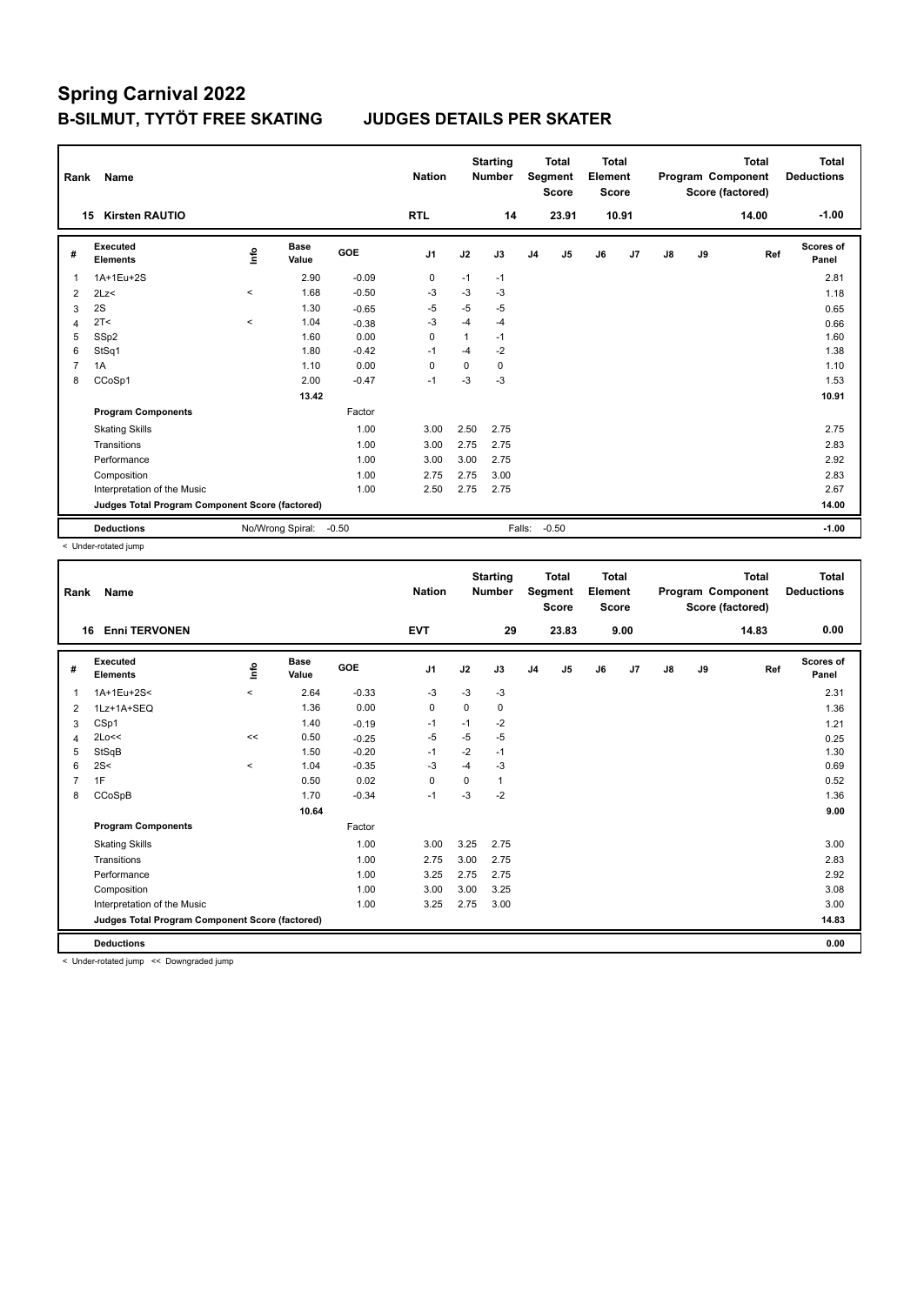| Rank           | Name                                            |         |                      |            | <b>Nation</b> |      | <b>Starting</b><br><b>Number</b> |                | <b>Total</b><br>Segment<br><b>Score</b> | <b>Total</b><br>Element<br><b>Score</b> |       |    |    | <b>Total</b><br>Program Component<br>Score (factored) | Total<br><b>Deductions</b> |
|----------------|-------------------------------------------------|---------|----------------------|------------|---------------|------|----------------------------------|----------------|-----------------------------------------|-----------------------------------------|-------|----|----|-------------------------------------------------------|----------------------------|
|                | Sofia JAAKOLA<br>17                             |         |                      |            | <b>HTA</b>    |      | 30                               |                | 23.60                                   |                                         | 10.51 |    |    | 13.09                                                 | 0.00                       |
| #              | <b>Executed</b><br><b>Elements</b>              | lnfo    | <b>Base</b><br>Value | <b>GOE</b> | J1            | J2   | J3                               | J <sub>4</sub> | J5                                      | J6                                      | J7    | J8 | J9 | Ref                                                   | <b>Scores of</b><br>Panel  |
| 1              | $1A+1Lo$                                        |         | 1.60                 | $-0.07$    | 0             | $-1$ | $-1$                             |                |                                         |                                         |       |    |    |                                                       | 1.53                       |
| 2              | 2S                                              |         | 1.30                 | $-0.09$    | 0             | $-1$ | $-1$                             |                |                                         |                                         |       |    |    |                                                       | 1.21                       |
| 3              | 2Lo<                                            | $\prec$ | 1.36                 | $-0.41$    | -3            | $-3$ | $-3$                             |                |                                         |                                         |       |    |    |                                                       | 0.95                       |
| 4              | FCSpB                                           |         | 1.60                 | $-0.27$    | $-2$          | $-2$ | $-1$                             |                |                                         |                                         |       |    |    |                                                       | 1.33                       |
| 5              | CCoSp2V                                         |         | 1.88                 | $-0.38$    | $-1$          | $-2$ | $-3$                             |                |                                         |                                         |       |    |    |                                                       | 1.50                       |
| 6              | 2T <                                            | $\prec$ | 1.04                 | $-0.31$    | $-3$          | $-3$ | $-3$                             |                |                                         |                                         |       |    |    |                                                       | 0.73                       |
| $\overline{7}$ | 1A+1Eu+1F                                       |         | 2.10                 | $-0.04$    | 0             | $-1$ | 0                                |                |                                         |                                         |       |    |    |                                                       | 2.06                       |
| 8              | StSqB                                           |         | 1.50                 | $-0.30$    | $-2$          | $-2$ | $-2$                             |                |                                         |                                         |       |    |    |                                                       | 1.20                       |
|                |                                                 |         | 12.38                |            |               |      |                                  |                |                                         |                                         |       |    |    |                                                       | 10.51                      |
|                | <b>Program Components</b>                       |         |                      | Factor     |               |      |                                  |                |                                         |                                         |       |    |    |                                                       |                            |
|                | <b>Skating Skills</b>                           |         |                      | 1.00       | 2.75          | 3.00 | 2.25                             |                |                                         |                                         |       |    |    |                                                       | 2.67                       |
|                | Transitions                                     |         |                      | 1.00       | 2.50          | 2.50 | 2.25                             |                |                                         |                                         |       |    |    |                                                       | 2.42                       |
|                | Performance                                     |         |                      | 1.00       | 2.50          | 3.00 | 2.50                             |                |                                         |                                         |       |    |    |                                                       | 2.67                       |
|                | Composition                                     |         |                      | 1.00       | 2.75          | 2.75 | 2.75                             |                |                                         |                                         |       |    |    |                                                       | 2.75                       |
|                | Interpretation of the Music                     |         |                      | 1.00       | 2.75          | 2.50 | 2.50                             |                |                                         |                                         |       |    |    |                                                       | 2.58                       |
|                | Judges Total Program Component Score (factored) |         |                      |            |               |      |                                  |                |                                         |                                         |       |    |    |                                                       | 13.09                      |
|                | <b>Deductions</b>                               |         |                      |            |               |      |                                  |                |                                         |                                         |       |    |    |                                                       | 0.00                       |

< Under-rotated jump

| Rank | Name                                            |          |                      |         | <b>Nation</b>  |      | <b>Starting</b><br><b>Number</b> |                | <b>Total</b><br>Segment<br><b>Score</b> | <b>Total</b><br>Element<br>Score |      |               |    | <b>Total</b><br>Program Component<br>Score (factored) | <b>Total</b><br><b>Deductions</b> |
|------|-------------------------------------------------|----------|----------------------|---------|----------------|------|----------------------------------|----------------|-----------------------------------------|----------------------------------|------|---------------|----|-------------------------------------------------------|-----------------------------------|
|      | <b>Chariel KUJALA</b><br>18                     |          |                      |         | <b>TTK</b>     |      | 13                               |                | 23.34                                   |                                  | 9.09 |               |    | 15.25                                                 | $-1.00$                           |
| #    | Executed<br><b>Elements</b>                     | lnfo     | <b>Base</b><br>Value | GOE     | J <sub>1</sub> | J2   | J3                               | J <sub>4</sub> | J <sub>5</sub>                          | J6                               | J7   | $\mathsf{J}8$ | J9 | Ref                                                   | <b>Scores of</b><br>Panel         |
| 1    | 1A                                              |          | 1.10                 | 0.00    | 0              | 0    | 0                                |                |                                         |                                  |      |               |    |                                                       | 1.10                              |
| 2    | 2T<<                                            | <<       | 0.40                 | $-0.12$ | -4             | $-1$ | $-4$                             |                |                                         |                                  |      |               |    |                                                       | 0.28                              |
| 3    | 1A+1Eu+2S<                                      | $\hat{}$ | 2.64                 | $-0.55$ | $-5$           | $-5$ | $-5$                             |                |                                         |                                  |      |               |    |                                                       | 2.09                              |
| 4    | CSSpBV                                          |          | 1.20                 | $-0.16$ | $-3$           | 0    | $-1$                             |                |                                         |                                  |      |               |    |                                                       | 1.04                              |
| 5    | StSq1                                           |          | 1.80                 | $-0.12$ | $-1$           | $-1$ | 0                                |                |                                         |                                  |      |               |    |                                                       | 1.68                              |
| 6    | 2S<                                             | $\,<\,$  | 1.04                 | $-0.31$ | $-3$           | $-3$ | $-3$                             |                |                                         |                                  |      |               |    |                                                       | 0.73                              |
|      | 1Lz+1Lo                                         |          | 1.10                 | 0.00    | 0              | 0    | $\Omega$                         |                |                                         |                                  |      |               |    |                                                       | 1.10                              |
| 8    | CCoSpBV                                         |          | 1.28                 | $-0.21$ | $-1$           | $-1$ | $-3$                             |                |                                         |                                  |      |               |    |                                                       | 1.07                              |
|      |                                                 |          | 10.56                |         |                |      |                                  |                |                                         |                                  |      |               |    |                                                       | 9.09                              |
|      | <b>Program Components</b>                       |          |                      | Factor  |                |      |                                  |                |                                         |                                  |      |               |    |                                                       |                                   |
|      | <b>Skating Skills</b>                           |          |                      | 1.00    | 3.00           | 3.00 | 3.00                             |                |                                         |                                  |      |               |    |                                                       | 3.00                              |
|      | Transitions                                     |          |                      | 1.00    | 3.00           | 3.25 | 3.00                             |                |                                         |                                  |      |               |    |                                                       | 3.08                              |
|      | Performance                                     |          |                      | 1.00    | 2.75           | 3.00 | 3.00                             |                |                                         |                                  |      |               |    |                                                       | 2.92                              |
|      | Composition                                     |          |                      | 1.00    | 2.75           | 3.25 | 3.25                             |                |                                         |                                  |      |               |    |                                                       | 3.08                              |
|      | Interpretation of the Music                     |          |                      | 1.00    | 3.00           | 3.25 | 3.25                             |                |                                         |                                  |      |               |    |                                                       | 3.17                              |
|      | Judges Total Program Component Score (factored) |          |                      |         |                |      |                                  |                |                                         |                                  |      |               |    |                                                       | 15.25                             |
|      | <b>Deductions</b>                               |          | No/Wrong Spiral:     | $-0.50$ |                |      | Falls:                           |                | $-0.50$                                 |                                  |      |               |    |                                                       | $-1.00$                           |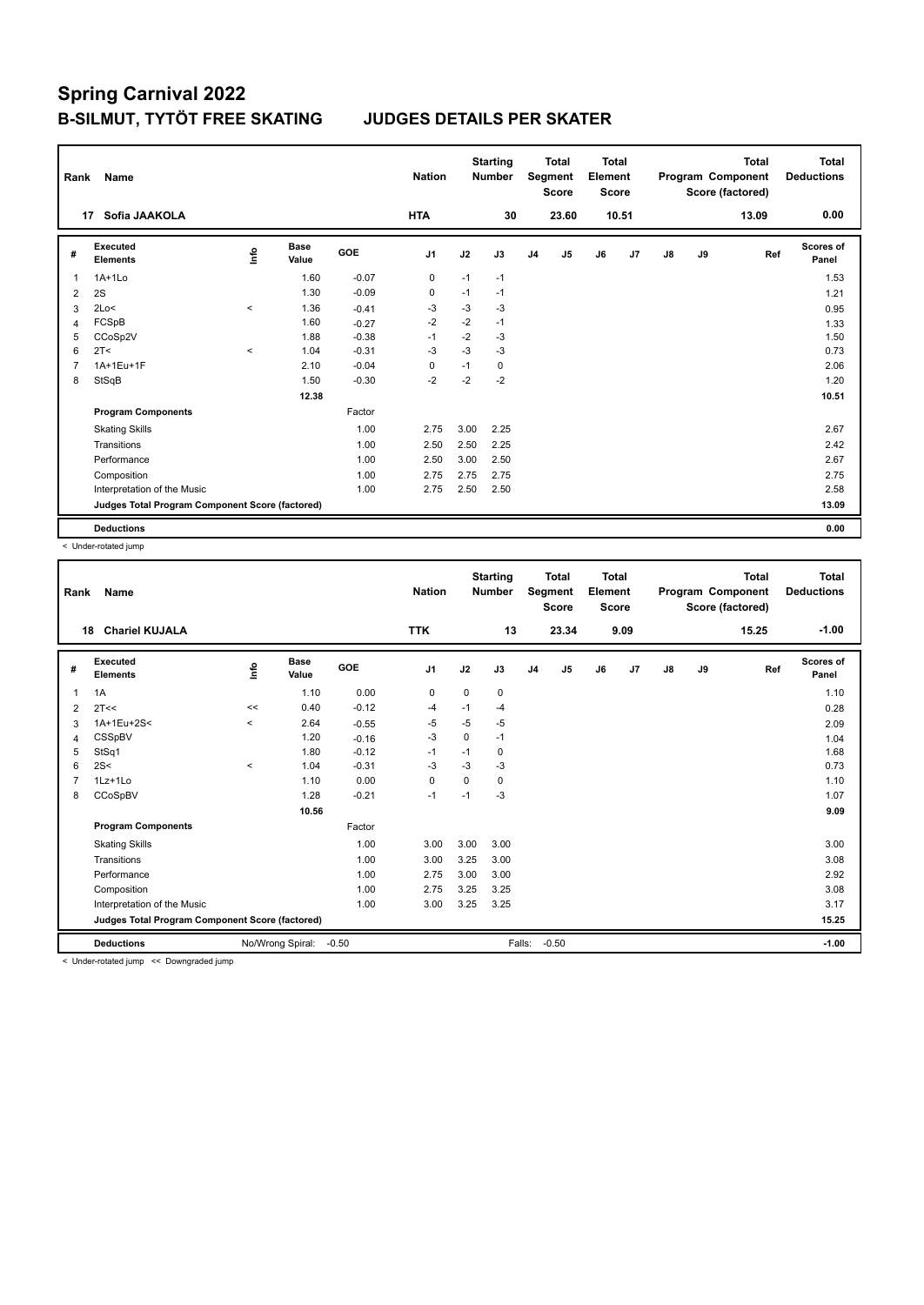| Rank           | Name                                            |         |                      |            | <b>Nation</b>  |      | <b>Starting</b><br><b>Number</b> |                | Total<br>Segment<br><b>Score</b> | <b>Total</b><br>Element<br><b>Score</b> |       |               |    | <b>Total</b><br>Program Component<br>Score (factored) | Total<br><b>Deductions</b> |
|----------------|-------------------------------------------------|---------|----------------------|------------|----------------|------|----------------------------------|----------------|----------------------------------|-----------------------------------------|-------|---------------|----|-------------------------------------------------------|----------------------------|
|                | <b>Aino LAMMINPARRAS</b><br>19                  |         |                      |            | <b>MTK</b>     |      | 24                               |                | 22.55                            |                                         | 10.30 |               |    | 12.25                                                 | 0.00                       |
| #              | Executed<br><b>Elements</b>                     | info    | <b>Base</b><br>Value | <b>GOE</b> | J <sub>1</sub> | J2   | J3                               | J <sub>4</sub> | J5                               | J6                                      | J7    | $\mathsf{J}8$ | J9 | Ref                                                   | <b>Scores of</b><br>Panel  |
| $\overline{1}$ | 2S<                                             | $\prec$ | 1.04                 | $-0.45$    | $-5$           | $-5$ | $-3$                             |                |                                  |                                         |       |               |    |                                                       | 0.59                       |
| 2              | 1Lz+1Lo+1Lo                                     |         | 1.60                 | $-0.06$    | $-1$           | $-1$ | $-1$                             |                |                                  |                                         |       |               |    |                                                       | 1.54                       |
| 3              | 2T<<+1A+SEQ                                     | <<      | 1.20                 | $-0.55$    | $-5$           | -5   | $-5$                             |                |                                  |                                         |       |               |    |                                                       | 0.65                       |
| 4              | CCoSp2                                          |         | 2.50                 | $-0.33$    | 0              | $-2$ | $-2$                             |                |                                  |                                         |       |               |    |                                                       | 2.17                       |
| 5              | 1A                                              |         | 1.10                 | $-0.04$    | 0              | $-1$ | 0                                |                |                                  |                                         |       |               |    |                                                       | 1.06                       |
| 6              | 2T                                              |         | 1.30                 | $-0.26$    | $-1$           | $-2$ | $-3$                             |                |                                  |                                         |       |               |    |                                                       | 1.04                       |
| $\overline{7}$ | CSS <sub>p2</sub>                               |         | 2.30                 | $-0.15$    | $-1$           | 0    | $-1$                             |                |                                  |                                         |       |               |    |                                                       | 2.15                       |
| 8              | StSqB                                           |         | 1.50                 | $-0.40$    | $-2$           | $-4$ | $-2$                             |                |                                  |                                         |       |               |    |                                                       | 1.10                       |
|                |                                                 |         | 12.54                |            |                |      |                                  |                |                                  |                                         |       |               |    |                                                       | 10.30                      |
|                | <b>Program Components</b>                       |         |                      | Factor     |                |      |                                  |                |                                  |                                         |       |               |    |                                                       |                            |
|                | <b>Skating Skills</b>                           |         |                      | 1.00       | 2.50           | 2.25 | 2.50                             |                |                                  |                                         |       |               |    |                                                       | 2.42                       |
|                | Transitions                                     |         |                      | 1.00       | 2.75           | 2.25 | 2.00                             |                |                                  |                                         |       |               |    |                                                       | 2.33                       |
|                | Performance                                     |         |                      | 1.00       | 2.50           | 2.25 | 2.50                             |                |                                  |                                         |       |               |    |                                                       | 2.42                       |
|                | Composition                                     |         |                      | 1.00       | 2.50           | 2.25 | 2.75                             |                |                                  |                                         |       |               |    |                                                       | 2.50                       |
|                | Interpretation of the Music                     |         |                      | 1.00       | 2.75           | 2.25 | 2.75                             |                |                                  |                                         |       |               |    |                                                       | 2.58                       |
|                | Judges Total Program Component Score (factored) |         |                      |            |                |      |                                  |                |                                  |                                         |       |               |    |                                                       | 12.25                      |
|                | <b>Deductions</b>                               |         |                      |            |                |      |                                  |                |                                  |                                         |       |               |    |                                                       | 0.00                       |

< Under-rotated jump << Downgraded jump

| Rank | <b>Name</b>                                     |    |                      |         | <b>Nation</b>  |             | <b>Starting</b><br><b>Number</b> |                | <b>Total</b><br>Segment<br><b>Score</b> | <b>Total</b><br>Element<br><b>Score</b> |                |               |    | <b>Total</b><br>Program Component<br>Score (factored) | <b>Total</b><br><b>Deductions</b> |
|------|-------------------------------------------------|----|----------------------|---------|----------------|-------------|----------------------------------|----------------|-----------------------------------------|-----------------------------------------|----------------|---------------|----|-------------------------------------------------------|-----------------------------------|
| 20   | Mila JUHANKA                                    |    |                      |         | <b>HL</b>      |             | 8                                |                | 22.30                                   |                                         | 9.96           |               |    | 12.34                                                 | 0.00                              |
| #    | Executed<br><b>Elements</b>                     | ۴٥ | <b>Base</b><br>Value | GOE     | J <sub>1</sub> | J2          | J3                               | J <sub>4</sub> | J5                                      | J6                                      | J <sub>7</sub> | $\mathsf{J}8$ | J9 | Ref                                                   | Scores of<br>Panel                |
| 1    | 1A                                              |    | 1.10                 | $-0.04$ | 0              | $-1$        | 0                                |                |                                         |                                         |                |               |    |                                                       | 1.06                              |
| 2    | 1A+1Eu+1F                                       |    | 2.10                 | $-0.07$ | $\mathbf 0$    | $-2$        | 0                                |                |                                         |                                         |                |               |    |                                                       | 2.03                              |
| 3    | 1Lz+1Lo                                         |    | 1.10                 | $-0.02$ | -1             | $\mathbf 0$ | 0                                |                |                                         |                                         |                |               |    |                                                       | 1.08                              |
| 4    | 2Sq                                             | q  | 1.30                 | $-0.39$ | -3             | $-3$        | $-3$                             |                |                                         |                                         |                |               |    |                                                       | 0.91                              |
| 5    | CSSp2                                           |    | 2.30                 | $-0.15$ | $-1$           | $-1$        | 0                                |                |                                         |                                         |                |               |    |                                                       | 2.15                              |
| 6    | 2F<<                                            | << | 0.50                 | $-0.22$ | $-5$           | $-4$        | $-4$                             |                |                                         |                                         |                |               |    |                                                       | 0.28                              |
|      | StSqB                                           |    | 1.50                 | $-0.30$ | -3             | $-2$        | $-1$                             |                |                                         |                                         |                |               |    |                                                       | 1.20                              |
| 8    | CCoSp1V                                         |    | 1.50                 | $-0.25$ | 0              | $-3$        | $-2$                             |                |                                         |                                         |                |               |    |                                                       | 1.25                              |
|      |                                                 |    | 11.40                |         |                |             |                                  |                |                                         |                                         |                |               |    |                                                       | 9.96                              |
|      | <b>Program Components</b>                       |    |                      | Factor  |                |             |                                  |                |                                         |                                         |                |               |    |                                                       |                                   |
|      | <b>Skating Skills</b>                           |    |                      | 1.00    | 2.25           | 2.25        | 2.75                             |                |                                         |                                         |                |               |    |                                                       | 2.42                              |
|      | Transitions                                     |    |                      | 1.00    | 2.75           | 2.25        | 2.75                             |                |                                         |                                         |                |               |    |                                                       | 2.58                              |
|      | Performance                                     |    |                      | 1.00    | 2.50           | 2.25        | 2.50                             |                |                                         |                                         |                |               |    |                                                       | 2.42                              |
|      | Composition                                     |    |                      | 1.00    | 2.25           | 2.00        | 3.00                             |                |                                         |                                         |                |               |    |                                                       | 2.42                              |
|      | Interpretation of the Music                     |    |                      | 1.00    | 2.50           | 2.25        | 2.75                             |                |                                         |                                         |                |               |    |                                                       | 2.50                              |
|      | Judges Total Program Component Score (factored) |    |                      |         |                |             |                                  |                |                                         |                                         |                |               |    |                                                       | 12.34                             |
|      | <b>Deductions</b>                               |    |                      |         |                |             |                                  |                |                                         |                                         |                |               |    |                                                       | 0.00                              |

<< Downgraded jump q Jump landed on the quarter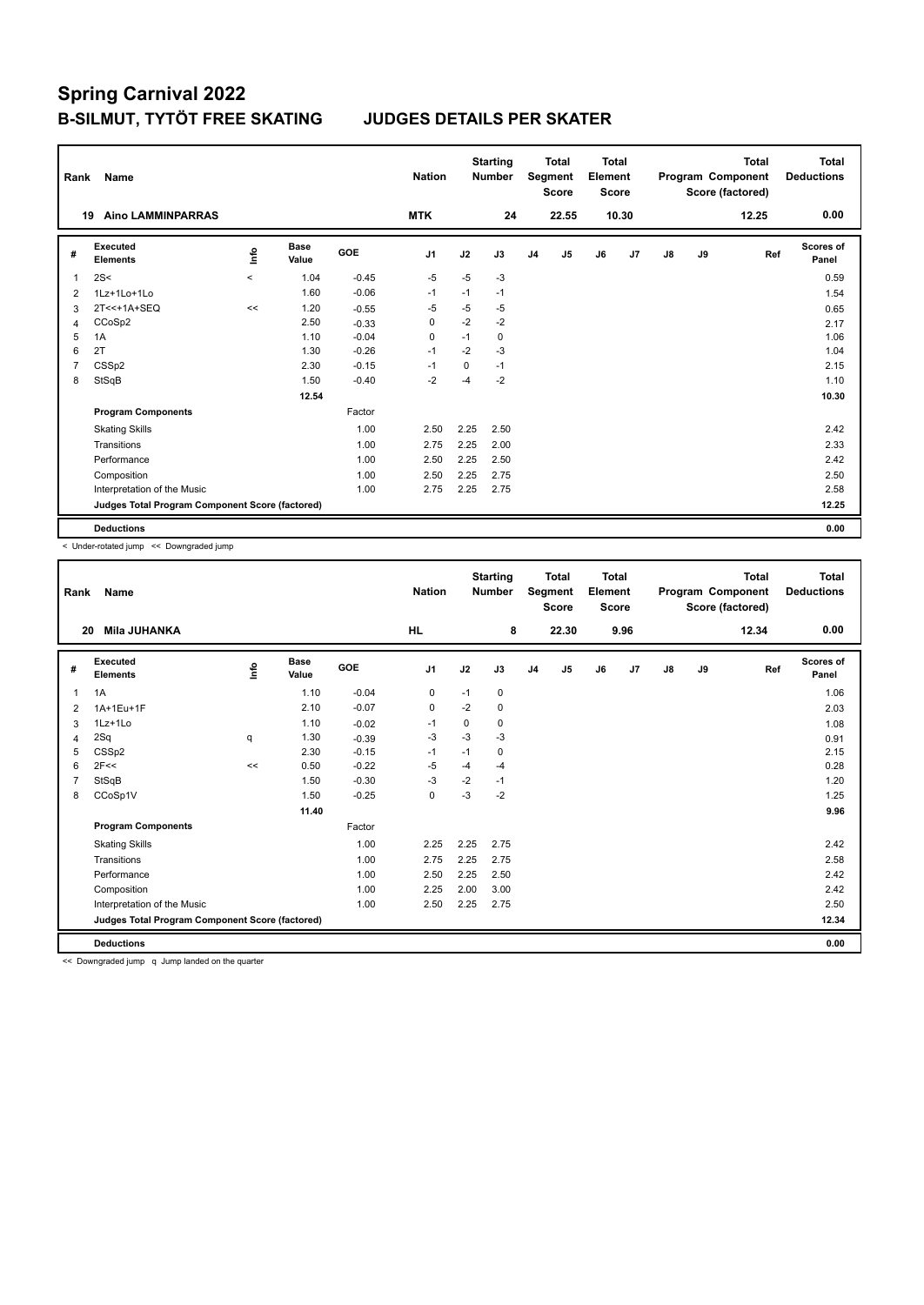| Rank           | Name                                            |         |                      |            | <b>Nation</b>  |      | <b>Starting</b><br><b>Number</b> |                | <b>Total</b><br>Segment<br><b>Score</b> | <b>Total</b><br>Element<br><b>Score</b> |                |    |    | <b>Total</b><br>Program Component<br>Score (factored) | Total<br><b>Deductions</b> |
|----------------|-------------------------------------------------|---------|----------------------|------------|----------------|------|----------------------------------|----------------|-----------------------------------------|-----------------------------------------|----------------|----|----|-------------------------------------------------------|----------------------------|
|                | Sofia NEVASOJA<br>21                            |         |                      |            | <b>HL</b>      |      | 21                               |                | 22.18                                   |                                         | 9.68           |    |    | 12.50                                                 | 0.00                       |
| #              | Executed<br><b>Elements</b>                     | ١nfo    | <b>Base</b><br>Value | <b>GOE</b> | J <sub>1</sub> | J2   | J3                               | J <sub>4</sub> | J <sub>5</sub>                          | J6                                      | J <sub>7</sub> | J8 | J9 | Ref                                                   | <b>Scores of</b><br>Panel  |
| 1              | 2S                                              |         | 1.30                 | $-0.09$    | 0              | $-1$ | $-1$                             |                |                                         |                                         |                |    |    |                                                       | 1.21                       |
| 2              | 2S                                              |         | 1.30                 | $-0.22$    | $-2$           | $-1$ | $-2$                             |                |                                         |                                         |                |    |    |                                                       | 1.08                       |
| 3              | CSS <sub>p2</sub>                               |         | 2.30                 | 0.00       | 0              | 0    | 0                                |                |                                         |                                         |                |    |    |                                                       | 2.30                       |
| $\overline{4}$ | StSqB                                           |         | 1.50                 | $-0.25$    | $-1$           | $-2$ | $-2$                             |                |                                         |                                         |                |    |    |                                                       | 1.25                       |
| 5              | A                                               |         | 0.00                 | 0.00       | ٠              | ٠    | $\overline{\phantom{a}}$         |                |                                         |                                         |                |    |    |                                                       | 0.00                       |
| 6              | 2Lo<                                            | $\,<\,$ | 1.36                 | $-0.45$    | $-3$           | $-4$ | $-3$                             |                |                                         |                                         |                |    |    |                                                       | 0.91                       |
| $\overline{7}$ | CCoSpBV                                         |         | 1.28                 | $-0.30$    | $-1$           | $-4$ | $-2$                             |                |                                         |                                         |                |    |    |                                                       | 0.98                       |
| 8              | 1A+1Eu+1F                                       |         | 2.10                 | $-0.15$    | 0              | $-3$ | $-1$                             |                |                                         |                                         |                |    |    |                                                       | 1.95                       |
|                |                                                 |         | 11.14                |            |                |      |                                  |                |                                         |                                         |                |    |    |                                                       | 9.68                       |
|                | <b>Program Components</b>                       |         |                      | Factor     |                |      |                                  |                |                                         |                                         |                |    |    |                                                       |                            |
|                | <b>Skating Skills</b>                           |         |                      | 1.00       | 3.00           | 2.50 | 2.50                             |                |                                         |                                         |                |    |    |                                                       | 2.67                       |
|                | Transitions                                     |         |                      | 1.00       | 2.50           | 2.25 | 2.25                             |                |                                         |                                         |                |    |    |                                                       | 2.33                       |
|                | Performance                                     |         |                      | 1.00       | 3.00           | 2.25 | 2.25                             |                |                                         |                                         |                |    |    |                                                       | 2.50                       |
|                | Composition                                     |         |                      | 1.00       | 2.75           | 2.25 | 2.50                             |                |                                         |                                         |                |    |    |                                                       | 2.50                       |
|                | Interpretation of the Music                     |         |                      | 1.00       | 2.75           | 2.25 | 2.50                             |                |                                         |                                         |                |    |    |                                                       | 2.50                       |
|                | Judges Total Program Component Score (factored) |         |                      |            |                |      |                                  |                |                                         |                                         |                |    |    |                                                       | 12.50                      |
|                | <b>Deductions</b>                               |         |                      |            |                |      |                                  |                |                                         |                                         |                |    |    |                                                       | 0.00                       |

< Under-rotated jump

| Rank | <b>Name</b>                                     |            |                      |         | <b>Nation</b>  |             | <b>Starting</b><br><b>Number</b> |                | <b>Total</b><br>Segment<br><b>Score</b> | Total<br>Element<br><b>Score</b> |      |    |    | <b>Total</b><br>Program Component<br>Score (factored) | <b>Total</b><br><b>Deductions</b> |
|------|-------------------------------------------------|------------|----------------------|---------|----------------|-------------|----------------------------------|----------------|-----------------------------------------|----------------------------------|------|----|----|-------------------------------------------------------|-----------------------------------|
|      | Kerttu KALLIOJA<br>22                           |            |                      |         | <b>ETK</b>     |             | 26                               |                | 22.13                                   |                                  | 8.29 |    |    | 14.34                                                 | $-0.50$                           |
| #    | Executed<br><b>Elements</b>                     | <b>Lin</b> | <b>Base</b><br>Value | GOE     | J <sub>1</sub> | J2          | J3                               | J <sub>4</sub> | J <sub>5</sub>                          | J6                               | J7   | J8 | J9 | Ref                                                   | Scores of<br>Panel                |
| 1    | 1A+1Eu+2S                                       |            | 2.90                 | $-0.22$ | $-1$           | $-2$        | $-2$                             |                |                                         |                                  |      |    |    |                                                       | 2.68                              |
| 2    | 2S                                              |            | 1.30                 | $-0.04$ | 0              | $-1$        | 0                                |                |                                         |                                  |      |    |    |                                                       | 1.26                              |
| 3    | 2F<+1A+SEQ                                      | $\hat{}$   | 2.03                 | $-0.58$ | $-3$           | $-5$        | $-4$                             |                |                                         |                                  |      |    |    |                                                       | 1.45                              |
| 4    | SSp1                                            |            | 1.30                 | $-0.04$ | 0              | $\mathbf 0$ | $-1$                             |                |                                         |                                  |      |    |    |                                                       | 1.26                              |
| 5    | 2Lze<<                                          | <<         | 0.48                 | $-0.24$ | $-5$           | $-5$        | $-5$                             |                |                                         |                                  |      |    |    |                                                       | 0.24                              |
| 6    | StSqB                                           |            | 1.50                 | $-0.35$ | $-1$           | $-3$        | $-3$                             |                |                                         |                                  |      |    |    |                                                       | 1.15                              |
|      | 2Lo<<                                           | <<         | 0.50                 | $-0.25$ | $-5$           | $-5$        | $-5$                             |                |                                         |                                  |      |    |    |                                                       | 0.25                              |
| 8    | CCoSp                                           |            | 0.00                 | 0.00    |                |             |                                  |                |                                         |                                  |      |    |    |                                                       | 0.00                              |
|      |                                                 |            | 10.01                |         |                |             |                                  |                |                                         |                                  |      |    |    |                                                       | 8.29                              |
|      | <b>Program Components</b>                       |            |                      | Factor  |                |             |                                  |                |                                         |                                  |      |    |    |                                                       |                                   |
|      | <b>Skating Skills</b>                           |            |                      | 1.00    | 3.00           | 2.75        | 2.50                             |                |                                         |                                  |      |    |    |                                                       | 2.75                              |
|      | Transitions                                     |            |                      | 1.00    | 2.75           | 2.50        | 2.75                             |                |                                         |                                  |      |    |    |                                                       | 2.67                              |
|      | Performance                                     |            |                      | 1.00    | 3.00           | 3.00        | 2.75                             |                |                                         |                                  |      |    |    |                                                       | 2.92                              |
|      | Composition                                     |            |                      | 1.00    | 3.00           | 3.00        | 3.00                             |                |                                         |                                  |      |    |    |                                                       | 3.00                              |
|      | Interpretation of the Music                     |            |                      | 1.00    | 3.25           | 3.00        | 2.75                             |                |                                         |                                  |      |    |    |                                                       | 3.00                              |
|      | Judges Total Program Component Score (factored) |            |                      |         |                |             |                                  |                |                                         |                                  |      |    |    |                                                       | 14.34                             |
|      | <b>Deductions</b>                               |            | Falls:               | $-0.50$ |                |             |                                  |                |                                         |                                  |      |    |    |                                                       | $-0.50$                           |

< Under-rotated jump << Downgraded jump e Wrong edge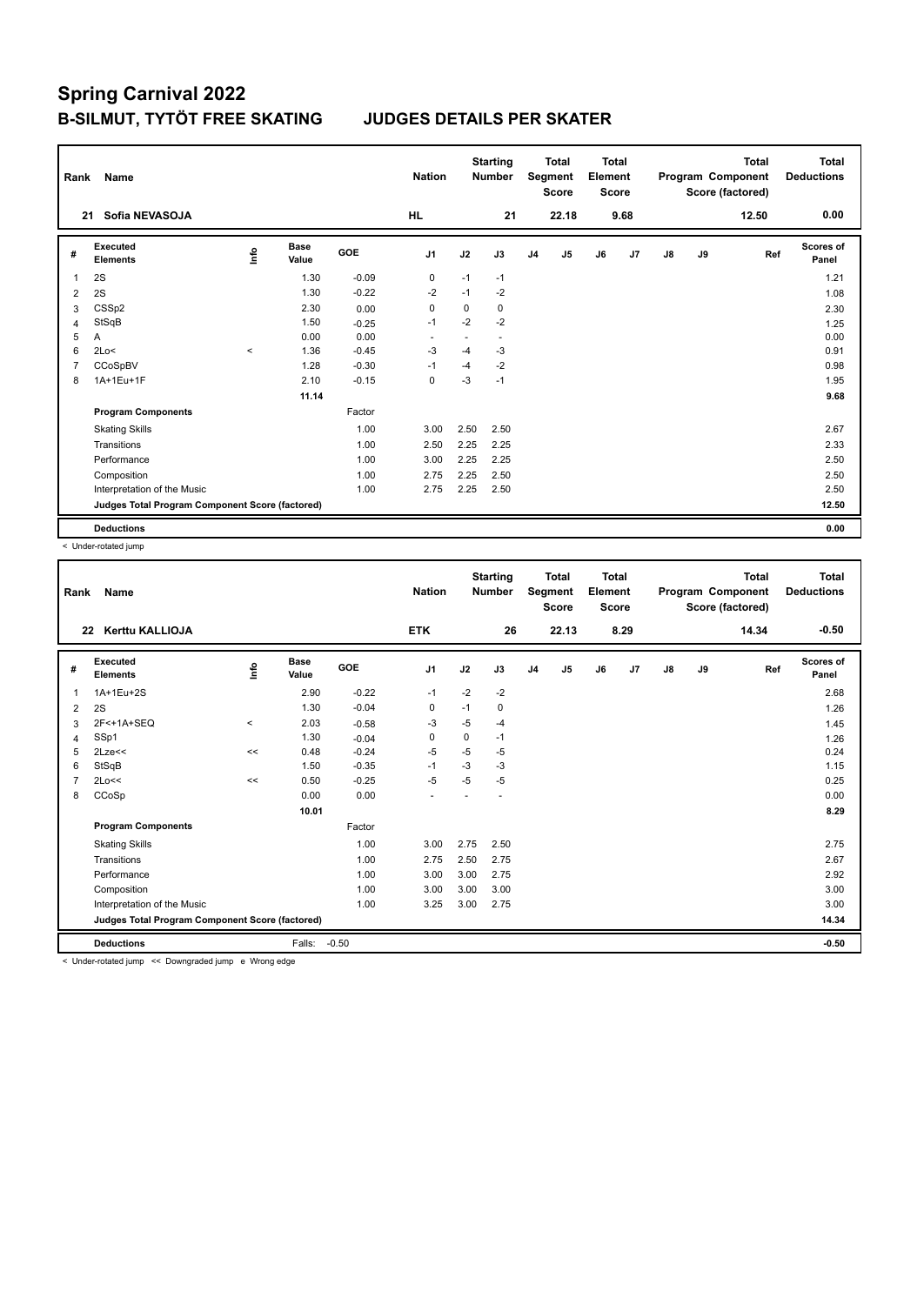| Rank           | Name                                            |         |                      |         | <b>Nation</b>  |          | <b>Starting</b><br><b>Number</b> |                | <b>Total</b><br>Segment<br><b>Score</b> | Total<br>Element<br><b>Score</b> |      |    |    | <b>Total</b><br>Program Component<br>Score (factored) | <b>Total</b><br><b>Deductions</b> |
|----------------|-------------------------------------------------|---------|----------------------|---------|----------------|----------|----------------------------------|----------------|-----------------------------------------|----------------------------------|------|----|----|-------------------------------------------------------|-----------------------------------|
|                | Elsa MARJAKOSKI<br>23                           |         |                      |         | <b>EVT</b>     |          | 11                               |                | 21.87                                   |                                  | 8.53 |    |    | 14.34                                                 | $-1.00$                           |
| #              | Executed<br><b>Elements</b>                     | ١nfo    | <b>Base</b><br>Value | GOE     | J <sub>1</sub> | J2       | J3                               | J <sub>4</sub> | J5                                      | J6                               | J7   | J8 | J9 | Ref                                                   | Scores of<br>Panel                |
| $\mathbf{1}$   | 1Lz+1A+SEQ                                      |         | 1.36                 | 0.00    | 0              | $\Omega$ | 0                                |                |                                         |                                  |      |    |    |                                                       | 1.36                              |
| 2              | 2T <                                            | $\prec$ | 1.04                 | $-0.52$ | -5             | $-5$     | $-5$                             |                |                                         |                                  |      |    |    |                                                       | 0.52                              |
| 3              | CSp1                                            |         | 1.40                 | 0.05    | $\overline{1}$ | $\Omega$ | 0                                |                |                                         |                                  |      |    |    |                                                       | 1.45                              |
| 4              | 1A                                              |         | 1.10                 | $-0.40$ | -4             | $-4$     | $-3$                             |                |                                         |                                  |      |    |    |                                                       | 0.70                              |
| 5              | StSqB                                           |         | 1.50                 | $-0.15$ | $-1$           | $-1$     | $-1$                             |                |                                         |                                  |      |    |    |                                                       | 1.35                              |
| 6              | 2S                                              |         | 1.30                 | $-0.13$ | $\Omega$       | $-2$     | $-1$                             |                |                                         |                                  |      |    |    |                                                       | 1.17                              |
| $\overline{7}$ | 2Lo<<                                           | <<      | 0.50                 | $-0.25$ | $-5$           | $-5$     | $-5$                             |                |                                         |                                  |      |    |    |                                                       | 0.25                              |
| 8              | CCoSp1                                          |         | 2.00                 | $-0.27$ | $-1$           | $-1$     | $-2$                             |                |                                         |                                  |      |    |    |                                                       | 1.73                              |
|                |                                                 |         | 10.20                |         |                |          |                                  |                |                                         |                                  |      |    |    |                                                       | 8.53                              |
|                | <b>Program Components</b>                       |         |                      | Factor  |                |          |                                  |                |                                         |                                  |      |    |    |                                                       |                                   |
|                | <b>Skating Skills</b>                           |         |                      | 1.00    | 3.25           | 3.25     | 3.00                             |                |                                         |                                  |      |    |    |                                                       | 3.17                              |
|                | Transitions                                     |         |                      | 1.00    | 2.25           | 3.00     | 3.00                             |                |                                         |                                  |      |    |    |                                                       | 2.75                              |
|                | Performance                                     |         |                      | 1.00    | 3.25           | 2.25     | 2.50                             |                |                                         |                                  |      |    |    |                                                       | 2.67                              |
|                | Composition                                     |         |                      | 1.00    | 3.00           | 2.75     | 3.00                             |                |                                         |                                  |      |    |    |                                                       | 2.92                              |
|                | Interpretation of the Music                     |         |                      | 1.00    | 3.00           | 2.75     | 2.75                             |                |                                         |                                  |      |    |    |                                                       | 2.83                              |
|                | Judges Total Program Component Score (factored) |         |                      |         |                |          |                                  |                |                                         |                                  |      |    |    |                                                       | 14.34                             |
|                | <b>Deductions</b>                               |         | Falls:               | $-1.00$ |                |          |                                  |                |                                         |                                  |      |    |    |                                                       | $-1.00$                           |

< Under-rotated jump << Downgraded jump

| Rank | <b>Name</b>                                     |             |               |         | <b>Nation</b>  |      | <b>Starting</b><br><b>Number</b> |                | <b>Total</b><br>Segment<br><b>Score</b> | <b>Total</b><br>Element<br><b>Score</b> |      |               |    | <b>Total</b><br>Program Component<br>Score (factored) | <b>Total</b><br><b>Deductions</b> |
|------|-------------------------------------------------|-------------|---------------|---------|----------------|------|----------------------------------|----------------|-----------------------------------------|-----------------------------------------|------|---------------|----|-------------------------------------------------------|-----------------------------------|
| 24   | <b>Meeri NIEMINEN</b>                           |             |               |         | <b>EVT</b>     |      | 10                               |                | 21.87                                   |                                         | 8.36 |               |    | 13.51                                                 | 0.00                              |
| #    | Executed<br><b>Elements</b>                     | <u>info</u> | Base<br>Value | GOE     | J <sub>1</sub> | J2   | J3                               | J <sub>4</sub> | J5                                      | J6                                      | J7   | $\mathsf{J}8$ | J9 | Ref                                                   | Scores of<br>Panel                |
| 1    | 1Lze+1A+SEQ                                     | e           | 1.26          | $-0.29$ | $-3$           | $-2$ | $-3$                             |                |                                         |                                         |      |               |    |                                                       | 0.97                              |
| 2    | 2Lo<<                                           | <<          | 0.50          | $-0.22$ | $-5$           | $-4$ | $-4$                             |                |                                         |                                         |      |               |    |                                                       | 0.28                              |
| 3    | CCoSpBV                                         |             | 1.28          | $-0.22$ | $-1$           | $-2$ | $-2$                             |                |                                         |                                         |      |               |    |                                                       | 1.06                              |
| 4    | 1F+1Eu+2S<                                      | $\hat{}$    | 2.04          | $-0.28$ | $-3$           | $-3$ | $-2$                             |                |                                         |                                         |      |               |    |                                                       | 1.76                              |
| 5    | 1A                                              |             | 1.10          | $-0.07$ | $-1$           | $-1$ | $\mathbf 0$                      |                |                                         |                                         |      |               |    |                                                       | 1.03                              |
| 6    | 2S<                                             | $\prec$     | 1.04          | $-0.38$ | $-3$           | $-4$ | $-4$                             |                |                                         |                                         |      |               |    |                                                       | 0.66                              |
|      | StSqB                                           |             | 1.50          | $-0.25$ | $-1$           | $-2$ | $-2$                             |                |                                         |                                         |      |               |    |                                                       | 1.25                              |
| 8    | CSp1                                            |             | 1.40          | $-0.05$ | 0              | $-1$ | $\mathbf 0$                      |                |                                         |                                         |      |               |    |                                                       | 1.35                              |
|      |                                                 |             | 10.12         |         |                |      |                                  |                |                                         |                                         |      |               |    |                                                       | 8.36                              |
|      | <b>Program Components</b>                       |             |               | Factor  |                |      |                                  |                |                                         |                                         |      |               |    |                                                       |                                   |
|      | <b>Skating Skills</b>                           |             |               | 1.00    | 2.75           | 2.50 | 2.75                             |                |                                         |                                         |      |               |    |                                                       | 2.67                              |
|      | Transitions                                     |             |               | 1.00    | 2.75           | 2.25 | 3.00                             |                |                                         |                                         |      |               |    |                                                       | 2.67                              |
|      | Performance                                     |             |               | 1.00    | 2.50           | 3.00 | 2.75                             |                |                                         |                                         |      |               |    |                                                       | 2.75                              |
|      | Composition                                     |             |               | 1.00    | 2.50           | 2.50 | 3.00                             |                |                                         |                                         |      |               |    |                                                       | 2.67                              |
|      | Interpretation of the Music                     |             |               | 1.00    | 2.75           | 2.50 | 3.00                             |                |                                         |                                         |      |               |    |                                                       | 2.75                              |
|      | Judges Total Program Component Score (factored) |             |               |         |                |      |                                  |                |                                         |                                         |      |               |    |                                                       | 13.51                             |
|      | <b>Deductions</b>                               |             |               |         |                |      |                                  |                |                                         |                                         |      |               |    |                                                       | 0.00                              |

< Under-rotated jump << Downgraded jump e Wrong edge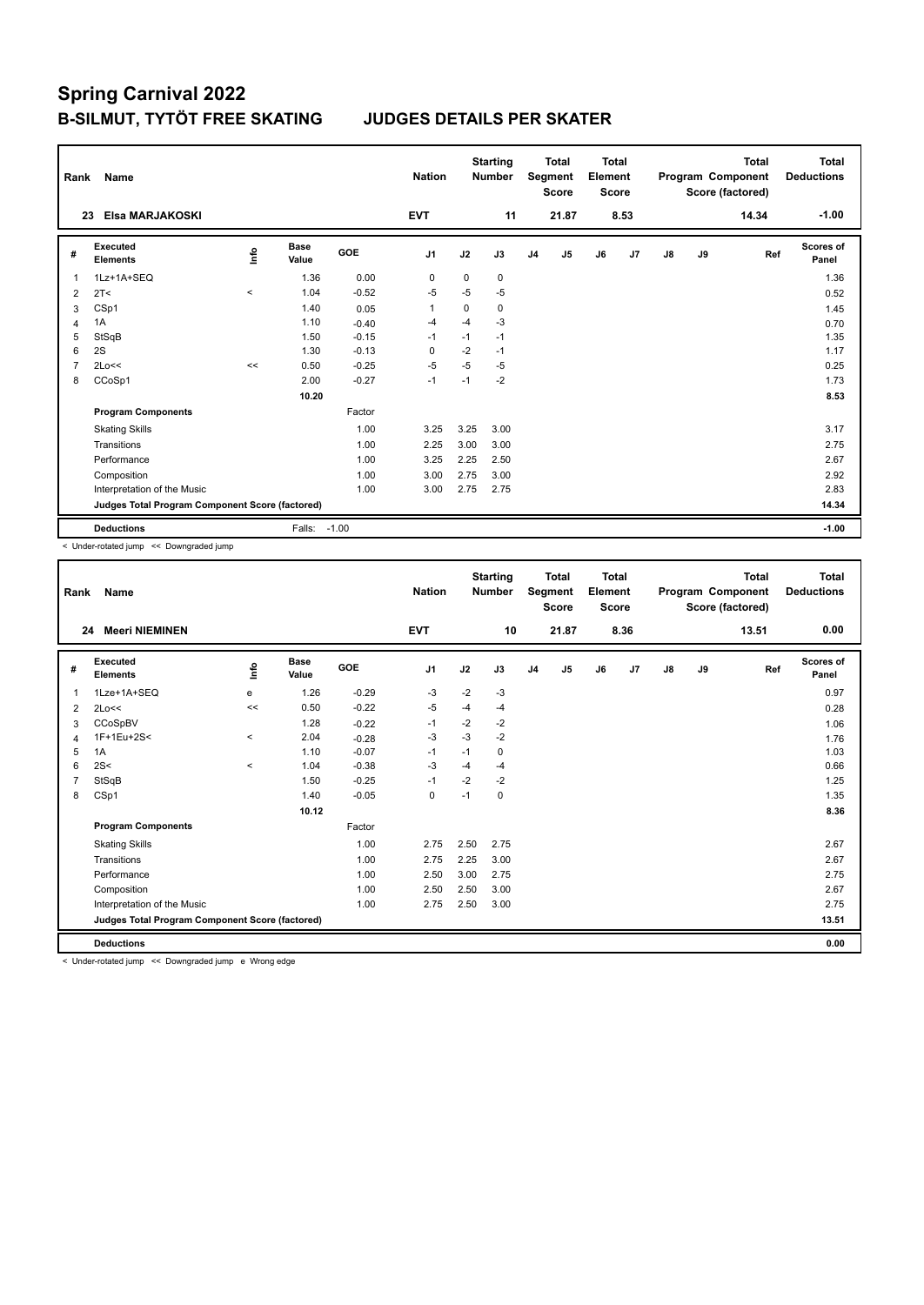| Rank           | Name                                            |         |                      |            | <b>Nation</b>  |          | <b>Starting</b><br><b>Number</b> |                | <b>Total</b><br>Segment<br><b>Score</b> | Total<br>Element<br><b>Score</b> |      |               |    | <b>Total</b><br>Program Component<br>Score (factored) | <b>Total</b><br><b>Deductions</b> |
|----------------|-------------------------------------------------|---------|----------------------|------------|----------------|----------|----------------------------------|----------------|-----------------------------------------|----------------------------------|------|---------------|----|-------------------------------------------------------|-----------------------------------|
|                | <b>Tekla ERKE</b><br>25                         |         |                      |            | <b>KATA</b>    |          | 34                               |                | 21.82                                   |                                  | 8.48 |               |    | 14.34                                                 | $-1.00$                           |
| #              | Executed<br><b>Elements</b>                     | lnfo    | <b>Base</b><br>Value | <b>GOE</b> | J <sub>1</sub> | J2       | J3                               | J <sub>4</sub> | J5                                      | J6                               | J7   | $\mathsf{J}8$ | J9 | Ref                                                   | <b>Scores of</b><br>Panel         |
| 1              | 1A                                              |         | 1.10                 | $-0.33$    | $-4$           | $-2$     | $-3$                             |                |                                         |                                  |      |               |    |                                                       | 0.77                              |
| 2              | 1Lz+1A+SEQ                                      |         | 1.36                 | 0.00       | 0              | 0        | 0                                |                |                                         |                                  |      |               |    |                                                       | 1.36                              |
| 3              | 2Lo<                                            | $\prec$ | 1.36                 | $-0.68$    | $-5$           | $-5$     | $-5$                             |                |                                         |                                  |      |               |    |                                                       | 0.68                              |
| 4              | SSp1                                            |         | 1.30                 | 0.00       | 0              | $\Omega$ | 0                                |                |                                         |                                  |      |               |    |                                                       | 1.30                              |
| 5              | StSqB                                           |         | 1.50                 | $-0.20$    | $-2$           | $-1$     | $-1$                             |                |                                         |                                  |      |               |    |                                                       | 1.30                              |
| 6              | 2T <                                            | $\prec$ | 1.04                 | $-0.52$    | $-5$           | $-5$     | $-5$                             |                |                                         |                                  |      |               |    |                                                       | 0.52                              |
| $\overline{7}$ | 2S                                              |         | 1.30                 | $-0.39$    | $-4$           | $-3$     | $-2$                             |                |                                         |                                  |      |               |    |                                                       | 0.91                              |
| 8              | CCoSpB                                          |         | 1.70                 | $-0.06$    | 0              | 0        | $-1$                             |                |                                         |                                  |      |               |    |                                                       | 1.64                              |
|                |                                                 |         | 10.66                |            |                |          |                                  |                |                                         |                                  |      |               |    |                                                       | 8.48                              |
|                | <b>Program Components</b>                       |         |                      | Factor     |                |          |                                  |                |                                         |                                  |      |               |    |                                                       |                                   |
|                | <b>Skating Skills</b>                           |         |                      | 1.00       | 2.75           | 3.00     | 3.00                             |                |                                         |                                  |      |               |    |                                                       | 2.92                              |
|                | Transitions                                     |         |                      | 1.00       | 3.00           | 3.00     | 2.75                             |                |                                         |                                  |      |               |    |                                                       | 2.92                              |
|                | Performance                                     |         |                      | 1.00       | 3.00           | 2.75     | 3.00                             |                |                                         |                                  |      |               |    |                                                       | 2.92                              |
|                | Composition                                     |         |                      | 1.00       | 2.50           | 2.75     | 3.00                             |                |                                         |                                  |      |               |    |                                                       | 2.75                              |
|                | Interpretation of the Music                     |         |                      | 1.00       | 2.75           | 2.75     | 3.00                             |                |                                         |                                  |      |               |    |                                                       | 2.83                              |
|                | Judges Total Program Component Score (factored) |         |                      |            |                |          |                                  |                |                                         |                                  |      |               |    |                                                       | 14.34                             |
|                | <b>Deductions</b>                               |         | Falls:               | $-1.00$    |                |          |                                  |                |                                         |                                  |      |               |    |                                                       | $-1.00$                           |

< Under-rotated jump

| Rank           | <b>Name</b>                                     |         |                  |         | <b>Nation</b>  |      | <b>Starting</b><br><b>Number</b> |                | <b>Total</b><br>Segment<br><b>Score</b> | <b>Total</b><br>Element<br><b>Score</b> |       |               |    | <b>Total</b><br>Program Component<br>Score (factored) | <b>Total</b><br><b>Deductions</b> |
|----------------|-------------------------------------------------|---------|------------------|---------|----------------|------|----------------------------------|----------------|-----------------------------------------|-----------------------------------------|-------|---------------|----|-------------------------------------------------------|-----------------------------------|
| 26             | <b>Erika SALMINEN</b>                           |         |                  |         | <b>HL</b>      |      | 3                                |                | 21.72                                   |                                         | 10.30 |               |    | 12.42                                                 | $-1.00$                           |
| #              | Executed<br><b>Elements</b>                     | lnfo    | Base<br>Value    | GOE     | J <sub>1</sub> | J2   | J3                               | J <sub>4</sub> | J5                                      | J6                                      | J7    | $\mathsf{J}8$ | J9 | Ref                                                   | Scores of<br>Panel                |
| 1              | 2Lz<<                                           | <<      | 0.60             | $-0.30$ | $-5$           | $-5$ | $-5$                             |                |                                         |                                         |       |               |    |                                                       | 0.30                              |
| 2              | 1A+1Eu+1F                                       |         | 2.10             | $-0.04$ | 0              | $-1$ | 0                                |                |                                         |                                         |       |               |    |                                                       | 2.06                              |
| 3              | CSS <sub>p2</sub>                               |         | 2.30             | $-0.23$ | $-3$           | 0    | 0                                |                |                                         |                                         |       |               |    |                                                       | 2.07                              |
| 4              | 2Lo<                                            | $\prec$ | 1.36             | $-0.59$ | -5             | $-4$ | $-4$                             |                |                                         |                                         |       |               |    |                                                       | 0.77                              |
| 5              | 1Lz+1A+SEQ                                      |         | 1.36             | $-0.18$ | $-1$           | $-2$ | $-2$                             |                |                                         |                                         |       |               |    |                                                       | 1.18                              |
| 6              | StSqB                                           |         | 1.50             | $-0.20$ | $-2$           | $-2$ | 0                                |                |                                         |                                         |       |               |    |                                                       | 1.30                              |
| $\overline{7}$ | 2S                                              |         | 1.30             | $-0.13$ | $-1$           | $-1$ | $-1$                             |                |                                         |                                         |       |               |    |                                                       | 1.17                              |
| 8              | CCoSp1V                                         |         | 1.50             | $-0.05$ | 0              | $-1$ | 0                                |                |                                         |                                         |       |               |    |                                                       | 1.45                              |
|                |                                                 |         | 12.02            |         |                |      |                                  |                |                                         |                                         |       |               |    |                                                       | 10.30                             |
|                | <b>Program Components</b>                       |         |                  | Factor  |                |      |                                  |                |                                         |                                         |       |               |    |                                                       |                                   |
|                | <b>Skating Skills</b>                           |         |                  | 1.00    | 2.75           | 2.25 | 2.25                             |                |                                         |                                         |       |               |    |                                                       | 2.42                              |
|                | Transitions                                     |         |                  | 1.00    | 2.75           | 2.50 | 2.50                             |                |                                         |                                         |       |               |    |                                                       | 2.58                              |
|                | Performance                                     |         |                  | 1.00    | 2.25           | 2.50 | 2.50                             |                |                                         |                                         |       |               |    |                                                       | 2.42                              |
|                | Composition                                     |         |                  | 1.00    | 2.50           | 2.25 | 2.75                             |                |                                         |                                         |       |               |    |                                                       | 2.50                              |
|                | Interpretation of the Music                     |         |                  | 1.00    | 2.50           | 2.25 | 2.75                             |                |                                         |                                         |       |               |    |                                                       | 2.50                              |
|                | Judges Total Program Component Score (factored) |         |                  |         |                |      |                                  |                |                                         |                                         |       |               |    |                                                       | 12.42                             |
|                | <b>Deductions</b>                               |         | No/Wrong Spiral: | $-0.50$ |                |      | Falls:                           |                | $-0.50$                                 |                                         |       |               |    |                                                       | $-1.00$                           |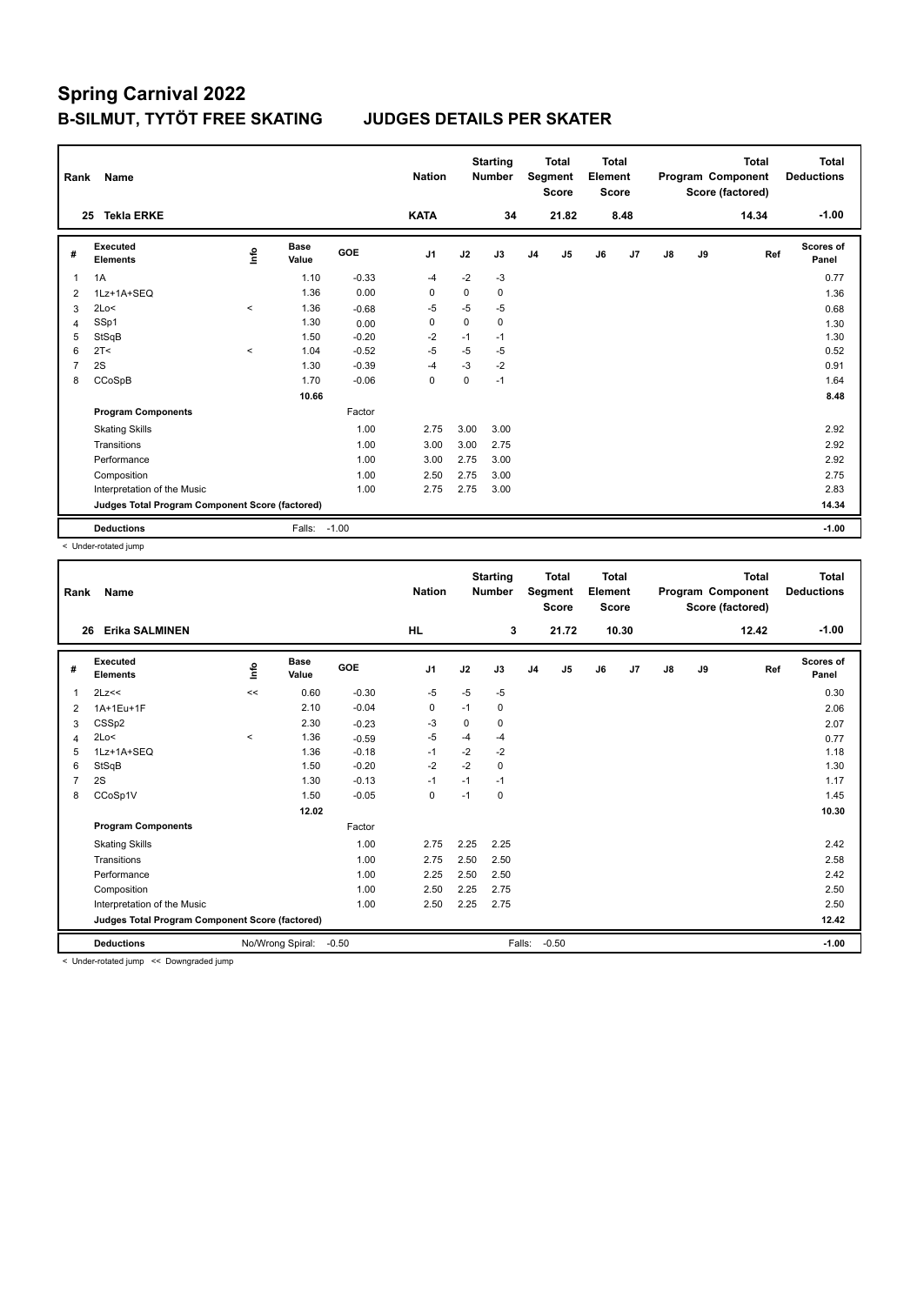| Rank           | Name                                            |          |                      |            | <b>Nation</b>  |      | <b>Starting</b><br><b>Number</b> |                | <b>Total</b><br>Segment<br><b>Score</b> | <b>Total</b><br>Element<br><b>Score</b> |       |    |    | <b>Total</b><br>Program Component<br>Score (factored) | <b>Total</b><br><b>Deductions</b> |
|----------------|-------------------------------------------------|----------|----------------------|------------|----------------|------|----------------------------------|----------------|-----------------------------------------|-----------------------------------------|-------|----|----|-------------------------------------------------------|-----------------------------------|
|                | Sohvi REPO<br>27                                |          |                      |            | <b>RAUTL</b>   |      | 37                               |                | 21.31                                   |                                         | 10.15 |    |    | 12.66                                                 | $-1.50$                           |
| #              | Executed<br><b>Elements</b>                     | ۴٥       | <b>Base</b><br>Value | <b>GOE</b> | J <sub>1</sub> | J2   | J3                               | J <sub>4</sub> | J <sub>5</sub>                          | J6                                      | J7    | J8 | J9 | Ref                                                   | Scores of<br>Panel                |
| 1              | 1A+1Eu+2S                                       |          | 2.90                 | $-0.65$    | $-5$           | $-5$ | $-5$                             |                |                                         |                                         |       |    |    |                                                       | 2.25                              |
| 2              | 2Lz                                             | $\hat{}$ | 1.68                 | $-0.84$    | $-5$           | $-5$ | $-5$                             |                |                                         |                                         |       |    |    |                                                       | 0.84                              |
| 3              | FCSp1                                           |          | 1.90                 | 0.06       | $-1$           | 1    | $\mathbf{1}$                     |                |                                         |                                         |       |    |    |                                                       | 1.96                              |
| $\overline{4}$ | 2F<<+2Lo<<                                      | <<       | 1.00                 | $-0.25$    | $-5$           | $-5$ | $-5$                             |                |                                         |                                         |       |    |    |                                                       | 0.75                              |
| 5              | 2S                                              |          | 1.30                 | $-0.22$    | $-1$           | $-2$ | $-2$                             |                |                                         |                                         |       |    |    |                                                       | 1.08                              |
| 6              | 2F<<                                            | <<       | 0.50                 | $-0.25$    | $-5$           | $-5$ | $-5$                             |                |                                         |                                         |       |    |    |                                                       | 0.25                              |
| $\overline{7}$ | StSqB                                           |          | 1.50                 | $-0.35$    | $-2$           | $-3$ | $-2$                             |                |                                         |                                         |       |    |    |                                                       | 1.15                              |
| 8              | CCoSp1                                          |          | 2.00                 | $-0.13$    | 0              | $-1$ | $-1$                             |                |                                         |                                         |       |    |    |                                                       | 1.87                              |
|                |                                                 |          | 12.78                |            |                |      |                                  |                |                                         |                                         |       |    |    |                                                       | 10.15                             |
|                | <b>Program Components</b>                       |          |                      | Factor     |                |      |                                  |                |                                         |                                         |       |    |    |                                                       |                                   |
|                | <b>Skating Skills</b>                           |          |                      | 1.00       | 2.75           | 2.25 | 2.75                             |                |                                         |                                         |       |    |    |                                                       | 2.58                              |
|                | Transitions                                     |          |                      | 1.00       | 3.00           | 2.50 | 2.25                             |                |                                         |                                         |       |    |    |                                                       | 2.58                              |
|                | Performance                                     |          |                      | 1.00       | 2.50           | 2.75 | 2.50                             |                |                                         |                                         |       |    |    |                                                       | 2.58                              |
|                | Composition                                     |          |                      | 1.00       | 2.75           | 2.25 | 2.50                             |                |                                         |                                         |       |    |    |                                                       | 2.50                              |
|                | Interpretation of the Music                     |          |                      | 1.00       | 2.75           | 2.25 | 2.25                             |                |                                         |                                         |       |    |    |                                                       | 2.42                              |
|                | Judges Total Program Component Score (factored) |          |                      |            |                |      |                                  |                |                                         |                                         |       |    |    |                                                       | 12.66                             |
|                | <b>Deductions</b>                               |          | Falls:               | $-1.50$    |                |      |                                  |                |                                         |                                         |       |    |    |                                                       | $-1.50$                           |

< Under-rotated jump << Downgraded jump

| Rank | <b>Name</b>                                     |             |                      |         | <b>Nation</b>  |          | <b>Starting</b><br><b>Number</b> |                | <b>Total</b><br>Segment<br><b>Score</b> | <b>Total</b><br>Element<br><b>Score</b> |       |    |    | <b>Total</b><br>Program Component<br>Score (factored) | <b>Total</b><br><b>Deductions</b> |
|------|-------------------------------------------------|-------------|----------------------|---------|----------------|----------|----------------------------------|----------------|-----------------------------------------|-----------------------------------------|-------|----|----|-------------------------------------------------------|-----------------------------------|
| 28   | Malvina HYYRYLÄINEN                             |             |                      |         | <b>EVT</b>     |          | 18                               |                | 21.18                                   |                                         | 10.09 |    |    | 12.09                                                 | $-1.00$                           |
| #    | Executed<br><b>Elements</b>                     | <u>info</u> | <b>Base</b><br>Value | GOE     | J <sub>1</sub> | J2       | J3                               | J <sub>4</sub> | J <sub>5</sub>                          | J6                                      | J7    | J8 | J9 | Ref                                                   | <b>Scores of</b><br>Panel         |
| 1    | 2Sq                                             | q           | 1.30                 | $-0.39$ | $-2$           | $-4$     | $-3$                             |                |                                         |                                         |       |    |    |                                                       | 0.91                              |
| 2    | 2Lo+2Lo<<                                       | <<          | 2.20                 | $-0.85$ | $-5$           | $-5$     | $-5$                             |                |                                         |                                         |       |    |    |                                                       | 1.35                              |
| 3    | 1Lze+1Eu+2S<                                    | $\hat{}$    | 2.02                 | $-0.52$ | $-5$           | $-5$     | $-5$                             |                |                                         |                                         |       |    |    |                                                       | 1.50                              |
| 4    | CSSpBV                                          |             | 1.20                 | $-0.12$ | $-1$           | $-1$     | $-1$                             |                |                                         |                                         |       |    |    |                                                       | 1.08                              |
| 5    | StSqB                                           |             | 1.50                 | $-0.40$ | $-3$           | $-3$     | $-2$                             |                |                                         |                                         |       |    |    |                                                       | 1.10                              |
| 6    | 2F<                                             | $\prec$     | 1.44                 | $-0.72$ | $-5$           | $-5$     | $-5$                             |                |                                         |                                         |       |    |    |                                                       | 0.72                              |
|      | 1A                                              |             | 1.10                 | 0.00    | $\Omega$       | $\Omega$ | $\Omega$                         |                |                                         |                                         |       |    |    |                                                       | 1.10                              |
| 8    | CCoSp2                                          |             | 2.50                 | $-0.17$ | $\mathbf 0$    | $-1$     | $-1$                             |                |                                         |                                         |       |    |    |                                                       | 2.33                              |
|      |                                                 |             | 13.26                |         |                |          |                                  |                |                                         |                                         |       |    |    |                                                       | 10.09                             |
|      | <b>Program Components</b>                       |             |                      | Factor  |                |          |                                  |                |                                         |                                         |       |    |    |                                                       |                                   |
|      | <b>Skating Skills</b>                           |             |                      | 1.00    | 2.50           | 2.50     | 2.50                             |                |                                         |                                         |       |    |    |                                                       | 2.50                              |
|      | Transitions                                     |             |                      | 1.00    | 2.75           | 2.50     | 2.00                             |                |                                         |                                         |       |    |    |                                                       | 2.42                              |
|      | Performance                                     |             |                      | 1.00    | 2.25           | 2.50     | 2.25                             |                |                                         |                                         |       |    |    |                                                       | 2.33                              |
|      | Composition                                     |             |                      | 1.00    | 2.50           | 2.25     | 2.50                             |                |                                         |                                         |       |    |    |                                                       | 2.42                              |
|      | Interpretation of the Music                     |             |                      | 1.00    | 2.50           | 2.50     | 2.25                             |                |                                         |                                         |       |    |    |                                                       | 2.42                              |
|      | Judges Total Program Component Score (factored) |             |                      |         |                |          |                                  |                |                                         |                                         |       |    |    |                                                       | 12.09                             |
|      | <b>Deductions</b>                               |             | Falls:               | $-1.00$ |                |          |                                  |                |                                         |                                         |       |    |    |                                                       | $-1.00$                           |

< Under-rotated jump << Downgraded jump e Wrong edge q Jump landed on the quarter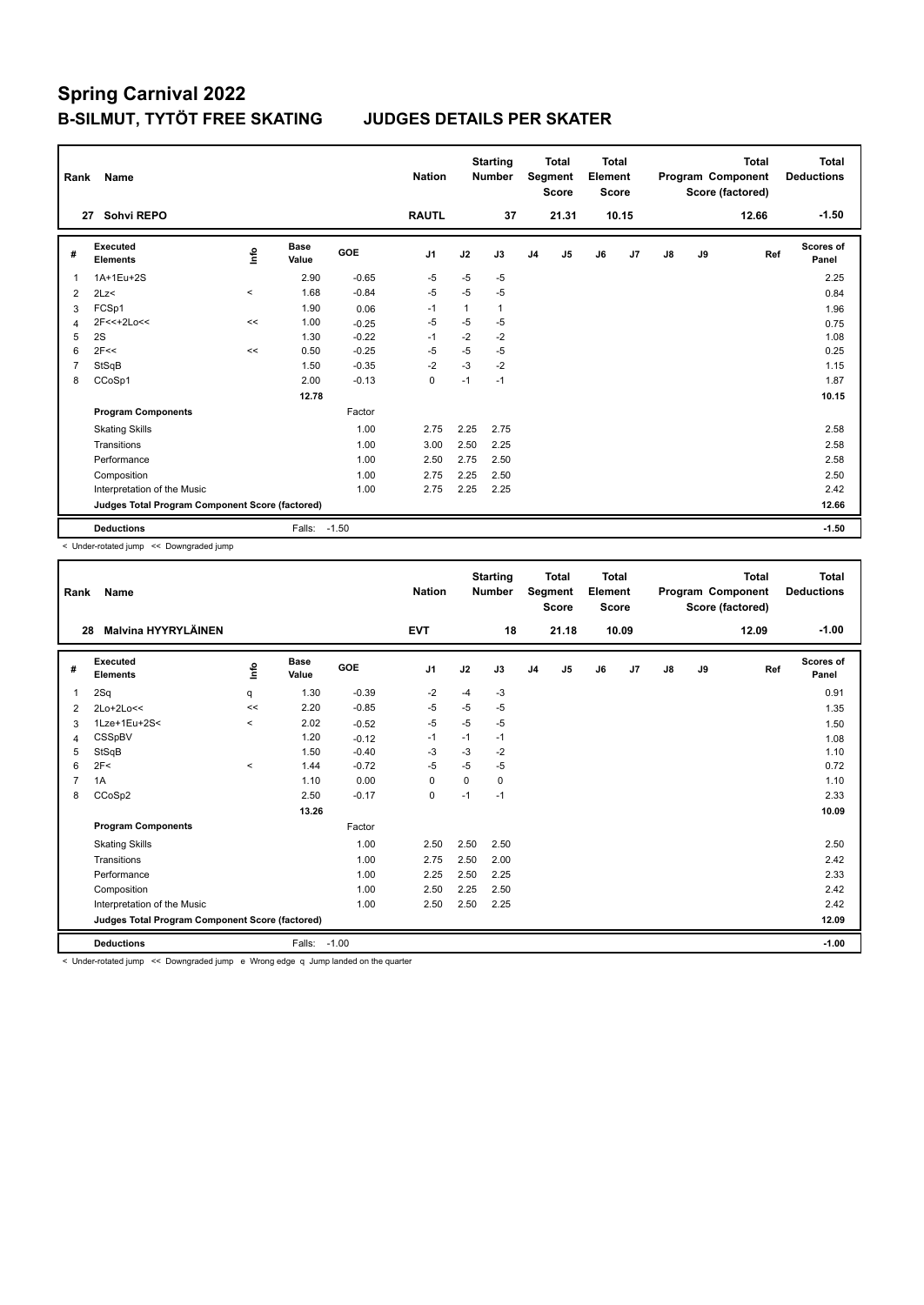| Rank           | Name                                            |              |                      |            | <b>Nation</b>  |             | <b>Starting</b><br><b>Number</b> |                | <b>Total</b><br>Segment<br><b>Score</b> | <b>Total</b><br>Element<br><b>Score</b> |      |               |    | <b>Total</b><br>Program Component<br>Score (factored) | Total<br><b>Deductions</b> |
|----------------|-------------------------------------------------|--------------|----------------------|------------|----------------|-------------|----------------------------------|----------------|-----------------------------------------|-----------------------------------------|------|---------------|----|-------------------------------------------------------|----------------------------|
| 29             | <b>Kira SIIVONEN</b>                            |              |                      |            | <b>KATA</b>    |             | 12                               |                | 21.16                                   |                                         | 9.16 |               |    | 13.00                                                 | $-1.00$                    |
| #              | Executed<br><b>Elements</b>                     | lnfo         | <b>Base</b><br>Value | <b>GOE</b> | J <sub>1</sub> | J2          | J3                               | J <sub>4</sub> | J <sub>5</sub>                          | J6                                      | J7   | $\mathsf{J}8$ | J9 | Ref                                                   | Scores of<br>Panel         |
| 1              | 1A                                              |              | 1.10                 | 0.00       | $\mathbf 0$    | $\mathbf 0$ | $\mathbf 0$                      |                |                                         |                                         |      |               |    |                                                       | 1.10                       |
| $\overline{2}$ | $1F+1Lo$                                        |              | 1.00                 | $-0.02$    | $-1$           | $\mathbf 0$ | 0                                |                |                                         |                                         |      |               |    |                                                       | 0.98                       |
| 3              | 2S                                              |              | 1.30                 | $-0.04$    | $\mathbf 0$    | $-1$        | 0                                |                |                                         |                                         |      |               |    |                                                       | 1.26                       |
| $\overline{4}$ | SSpB                                            |              | 1.10                 | $-0.18$    | $-2$           | $-1$        | $-2$                             |                |                                         |                                         |      |               |    |                                                       | 0.92                       |
| 5              | 1A+1Eu+2S<                                      | $\checkmark$ | 2.64                 | $-0.55$    | $-5$           | $-5$        | $-5$                             |                |                                         |                                         |      |               |    |                                                       | 2.09                       |
| 6              | 2T<<                                            | <<           | 0.40                 | $-0.19$    | $-5$           | $-5$        | $-4$                             |                |                                         |                                         |      |               |    |                                                       | 0.21                       |
| $\overline{7}$ | CCoSp1V                                         |              | 1.50                 | $-0.15$    | 0              | $-1$        | $-2$                             |                |                                         |                                         |      |               |    |                                                       | 1.35                       |
| 8              | StSqB                                           |              | 1.50                 | $-0.25$    | $-2$           | $-1$        | $-2$                             |                |                                         |                                         |      |               |    |                                                       | 1.25                       |
|                |                                                 |              | 10.54                |            |                |             |                                  |                |                                         |                                         |      |               |    |                                                       | 9.16                       |
|                | <b>Program Components</b>                       |              |                      | Factor     |                |             |                                  |                |                                         |                                         |      |               |    |                                                       |                            |
|                | <b>Skating Skills</b>                           |              |                      | 1.00       | 2.25           | 2.50        | 3.00                             |                |                                         |                                         |      |               |    |                                                       | 2.58                       |
|                | Transitions                                     |              |                      | 1.00       | 2.50           | 2.75        | 2.75                             |                |                                         |                                         |      |               |    |                                                       | 2.67                       |
|                | Performance                                     |              |                      | 1.00       | 2.00           | 3.00        | 2.50                             |                |                                         |                                         |      |               |    |                                                       | 2.50                       |
|                | Composition                                     |              |                      | 1.00       | 2.50           | 2.75        | 2.75                             |                |                                         |                                         |      |               |    |                                                       | 2.67                       |
|                | Interpretation of the Music                     |              |                      | 1.00       | 2.25           | 2.75        | 2.75                             |                |                                         |                                         |      |               |    |                                                       | 2.58                       |
|                | Judges Total Program Component Score (factored) |              |                      |            |                |             |                                  |                |                                         |                                         |      |               |    |                                                       | 13.00                      |
|                | <b>Deductions</b>                               |              | No/Wrong Spiral:     | $-0.50$    |                |             | Falls:                           |                | $-0.50$                                 |                                         |      |               |    |                                                       | $-1.00$                    |

< Under-rotated jump << Downgraded jump

| Rank         | Name                                            |      |               |            | <b>Nation</b>  |      | <b>Starting</b><br><b>Number</b> |                | <b>Total</b><br>Segment<br><b>Score</b> | <b>Total</b><br>Element<br><b>Score</b> |      |               |    | <b>Total</b><br>Program Component<br>Score (factored) | <b>Total</b><br><b>Deductions</b> |
|--------------|-------------------------------------------------|------|---------------|------------|----------------|------|----------------------------------|----------------|-----------------------------------------|-----------------------------------------|------|---------------|----|-------------------------------------------------------|-----------------------------------|
| 30           | <b>Katariina KARHU</b>                          |      |               |            | <b>MTK</b>     |      | 16                               |                | 20.30                                   |                                         | 8.71 |               |    | 12.59                                                 | $-1.00$                           |
| #            | Executed<br><b>Elements</b>                     | Info | Base<br>Value | <b>GOE</b> | J <sub>1</sub> | J2   | J3                               | J <sub>4</sub> | J5                                      | J6                                      | J7   | $\mathsf{J}8$ | J9 | Ref                                                   | Scores of<br>Panel                |
| $\mathbf{1}$ | 1A                                              |      | 1.10          | $-0.40$    | $-5$           | $-3$ | $-3$                             |                |                                         |                                         |      |               |    |                                                       | 0.70                              |
| 2            | $1F+1T$                                         |      | 0.90          | $-0.03$    | 0              | $-1$ | $-1$                             |                |                                         |                                         |      |               |    |                                                       | 0.87                              |
| 3            | CCoSp1                                          |      | 2.00          | $-0.07$    | 0              | $-1$ | 0                                |                |                                         |                                         |      |               |    |                                                       | 1.93                              |
| 4            | 2Lo<<                                           | <<   | 0.50          | $-0.22$    | $-4$           | $-4$ | $-5$                             |                |                                         |                                         |      |               |    |                                                       | 0.28                              |
| 5            | StSqB                                           |      | 1.50          | $-0.35$    | $-2$           | $-3$ | $-2$                             |                |                                         |                                         |      |               |    |                                                       | 1.15                              |
| 6            | 1A+1Eu+2S                                       |      | 2.90          | $-0.65$    | $-5$           | $-5$ | $-5$                             |                |                                         |                                         |      |               |    |                                                       | 2.25                              |
| 7            | 1S                                              |      | 0.40          | $-0.20$    | $-5$           | $-5$ | $-5$                             |                |                                         |                                         |      |               |    |                                                       | 0.20                              |
| 8            | CSSpB                                           |      | 1.60          | $-0.27$    | $-2$           | $-2$ | $-1$                             |                |                                         |                                         |      |               |    |                                                       | 1.33                              |
|              |                                                 |      | 10.90         |            |                |      |                                  |                |                                         |                                         |      |               |    |                                                       | 8.71                              |
|              | <b>Program Components</b>                       |      |               | Factor     |                |      |                                  |                |                                         |                                         |      |               |    |                                                       |                                   |
|              | <b>Skating Skills</b>                           |      |               | 1.00       | 3.00           | 2.25 | 2.75                             |                |                                         |                                         |      |               |    |                                                       | 2.67                              |
|              | Transitions                                     |      |               | 1.00       | 2.75           | 2.00 | 2.25                             |                |                                         |                                         |      |               |    |                                                       | 2.33                              |
|              | Performance                                     |      |               | 1.00       | 2.75           | 2.00 | 2.50                             |                |                                         |                                         |      |               |    |                                                       | 2.42                              |
|              | Composition                                     |      |               | 1.00       | 3.00           | 2.25 | 2.75                             |                |                                         |                                         |      |               |    |                                                       | 2.67                              |
|              | Interpretation of the Music                     |      |               | 1.00       | 2.75           | 2.00 | 2.75                             |                |                                         |                                         |      |               |    |                                                       | 2.50                              |
|              | Judges Total Program Component Score (factored) |      |               |            |                |      |                                  |                |                                         |                                         |      |               |    |                                                       | 12.59                             |
|              | <b>Deductions</b>                               |      | Falls:        | $-1.00$    |                |      |                                  |                |                                         |                                         |      |               |    |                                                       | $-1.00$                           |

<< Downgraded jump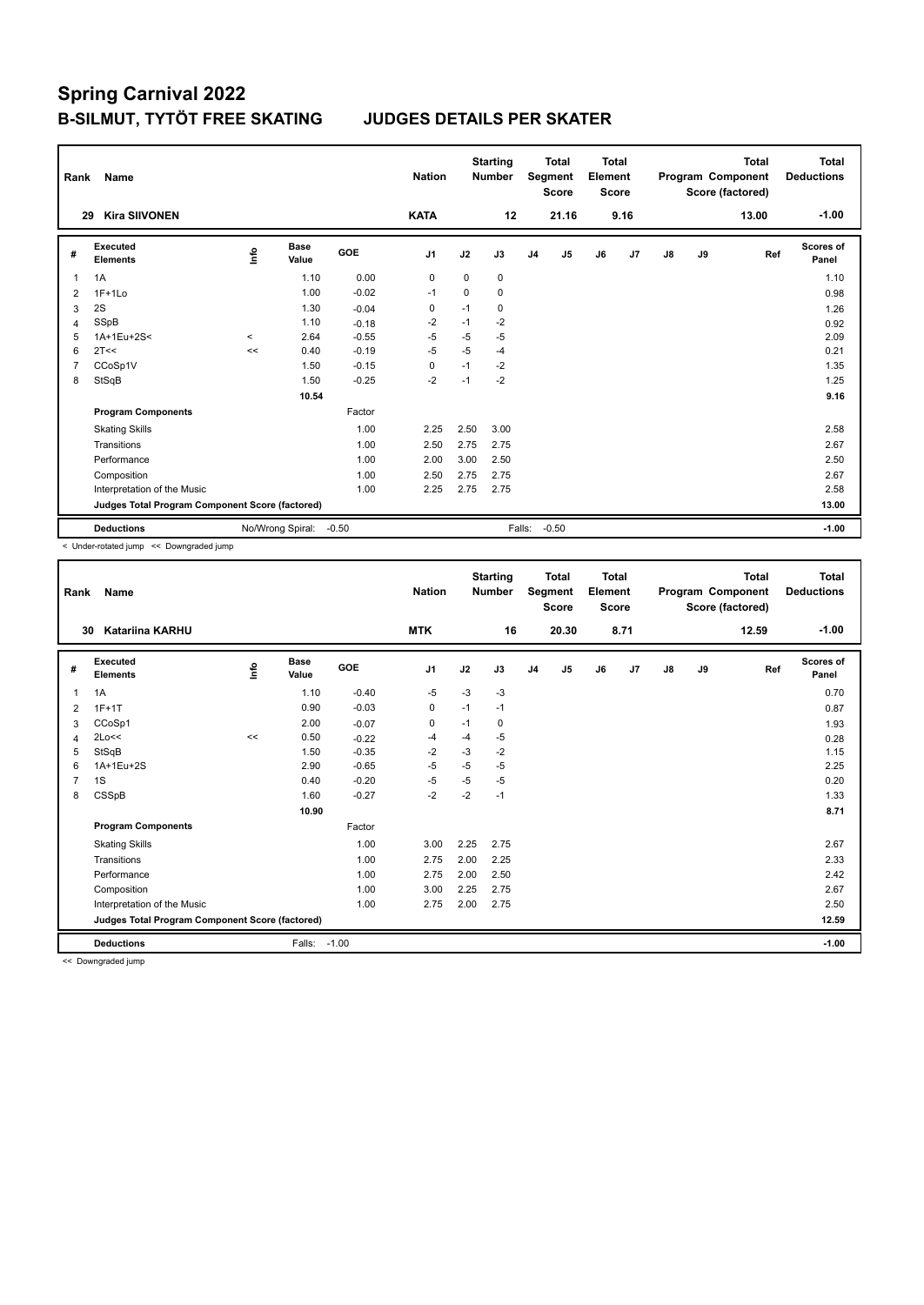| Rank                     | Name                                            |                                  |                      |         | <b>Nation</b>  |              | <b>Starting</b><br><b>Number</b> |    | <b>Total</b><br>Segment<br><b>Score</b> | <b>Total</b><br>Element<br><b>Score</b> |      |    | Program Component | <b>Total</b><br>Score (factored) |     | <b>Total</b><br><b>Deductions</b> |
|--------------------------|-------------------------------------------------|----------------------------------|----------------------|---------|----------------|--------------|----------------------------------|----|-----------------------------------------|-----------------------------------------|------|----|-------------------|----------------------------------|-----|-----------------------------------|
|                          | <b>Chisom IKECHUKWU</b><br>31                   |                                  |                      |         | <b>MTK</b>     |              | 31                               |    | 19.17                                   |                                         | 8.84 |    |                   | 11.33                            |     | $-1.00$                           |
| #                        | <b>Executed</b><br><b>Elements</b>              | $\mathop{\mathsf{Irr}}\nolimits$ | <b>Base</b><br>Value | GOE     | J <sub>1</sub> | J2           | J3                               | J4 | J5                                      | J6                                      | J7   | J8 | J9                |                                  | Ref | Scores of<br>Panel                |
| 1                        | SSp2                                            |                                  | 1.60                 | 0.05    | $\pmb{0}$      | $\mathbf{1}$ | 0                                |    |                                         |                                         |      |    |                   |                                  |     | 1.65                              |
| $\overline{2}$           | 2Lo                                             |                                  | 1.70                 | $-0.85$ | $-5$           | $-5$         | $-5$                             |    |                                         |                                         |      |    |                   |                                  |     | 0.85                              |
| 3                        | 1Lz+1A+SEQ                                      |                                  | 1.36                 | $-0.07$ | $\pmb{0}$      | $-1$         | $-1$                             |    |                                         |                                         |      |    |                   |                                  |     | 1.29                              |
| $\overline{4}$           | 2S                                              |                                  | 1.30                 | $-0.26$ | $-2$           | $-2$         | $-2$                             |    |                                         |                                         |      |    |                   |                                  |     | 1.04                              |
| 5                        | StSqB                                           |                                  | 1.50                 | $-0.50$ | $-3$           | $-4$         | $-3$                             |    |                                         |                                         |      |    |                   |                                  |     | 1.00                              |
| 6                        | 2F                                              |                                  | 1.80                 | $-0.90$ | $-5$           | $-5$         | $-5$                             |    |                                         |                                         |      |    |                   |                                  |     | 0.90                              |
| $\overline{7}$           | CCoSpB                                          |                                  | 1.70                 | $-0.51$ | $-2$           | $-4$         | $-3$                             |    |                                         |                                         |      |    |                   |                                  |     | 1.19                              |
| 8                        | 1A                                              |                                  | 1.10                 | $-0.18$ | $-1$           | $-2$         | $-2$                             |    |                                         |                                         |      |    |                   |                                  |     | 0.92                              |
|                          |                                                 |                                  | 12.06                |         |                |              |                                  |    |                                         |                                         |      |    |                   |                                  |     | 8.84                              |
|                          | <b>Program Components</b>                       |                                  |                      | Factor  |                |              |                                  |    |                                         |                                         |      |    |                   |                                  |     |                                   |
|                          | <b>Skating Skills</b>                           |                                  |                      | 1.00    | 2.25           | 2.25         | 2.00                             |    |                                         |                                         |      |    |                   |                                  |     | 2.17                              |
|                          | Transitions                                     |                                  |                      | 1.00    | 2.50           | 2.25         | 2.25                             |    |                                         |                                         |      |    |                   |                                  |     | 2.33                              |
|                          | Performance                                     |                                  |                      | 1.00    | 2.25           | 2.50         | 2.00                             |    |                                         |                                         |      |    |                   |                                  |     | 2.25                              |
|                          | Composition                                     |                                  |                      | 1.00    | 2.50           | 2.25         | 2.25                             |    |                                         |                                         |      |    |                   |                                  |     | 2.33                              |
|                          | Interpretation of the Music                     |                                  |                      | 1.00    | 2.50           | 2.25         | 2.00                             |    |                                         |                                         |      |    |                   |                                  |     | 2.25                              |
|                          | Judges Total Program Component Score (factored) |                                  |                      |         |                |              |                                  |    |                                         |                                         |      |    |                   |                                  |     | 11.33                             |
|                          | <b>Deductions</b>                               |                                  | Falls:               | $-1.00$ |                |              |                                  |    |                                         |                                         |      |    |                   |                                  |     | $-1.00$                           |
|                          |                                                 |                                  |                      |         |                |              |                                  |    |                                         |                                         |      |    |                   |                                  |     |                                   |
| Rank                     | Name                                            |                                  |                      |         | <b>Nation</b>  |              | <b>Starting</b><br><b>Number</b> |    | <b>Total</b><br>Segment<br><b>Score</b> | <b>Total</b><br>Element<br><b>Score</b> |      |    | Program Component | <b>Total</b><br>Score (factored) |     | <b>Total</b><br><b>Deductions</b> |
|                          | 32 Neela PIIPPONEN                              |                                  |                      |         | <b>TTK</b>     |              | 1                                |    | 18.74                                   |                                         | 8.91 |    |                   | 10.83                            |     | $-1.00$                           |
| #                        | Executed<br><b>Elements</b>                     | Info                             | <b>Base</b><br>Value | GOE     | J <sub>1</sub> | J2           | J3                               | J4 | J5                                      | J6                                      | J7   | J8 | J9                |                                  | Ref | <b>Scores of</b><br>Panel         |
| 1                        | 1Lz                                             |                                  | 0.60                 | $-0.02$ | $\pmb{0}$      | $-1$         | $\pmb{0}$                        |    |                                         |                                         |      |    |                   |                                  |     | 0.58                              |
| $\overline{2}$           | 2Lo<                                            | $\overline{\phantom{a}}$         | 1.36                 | $-0.68$ | $-5$           | $-5$         | -5                               |    |                                         |                                         |      |    |                   |                                  |     | 0.68                              |
| 3                        | CSSp1V                                          |                                  | 1.43                 | $-0.24$ | $-1$           | $-2$         | $-2$                             |    |                                         |                                         |      |    |                   |                                  |     | 1.19                              |
| $\overline{4}$           | 1A+1Eu+2S<                                      | $\overline{\phantom{a}}$         | 2.64                 | $-0.37$ | $-3$           | $-4$         | $-3$                             |    |                                         |                                         |      |    |                   |                                  |     | 2.27                              |
| 5                        | $1F+2T<<$                                       | <<                               | 0.90                 | $-0.25$ | $-5$           | $-5$         | $-5$                             |    |                                         |                                         |      |    |                   |                                  |     | 0.65                              |
| 6                        | 2T                                              |                                  | 1.30                 | $-0.17$ | $-1$           | $-2$         | $-1$                             |    |                                         |                                         |      |    |                   |                                  |     | 1.13                              |
| $\overline{\mathcal{I}}$ | CCoSpB                                          |                                  | 1.70                 | $-0.34$ | $-2$           | $-2$         | $-2$                             |    |                                         |                                         |      |    |                   |                                  |     | 1.36                              |
| 8                        | StSqB                                           |                                  | 1.50                 | $-0.45$ | $-3$           | $-3$         | $-3$                             |    |                                         |                                         |      |    |                   |                                  |     | 1.05                              |
|                          |                                                 |                                  | 11.43                |         |                |              |                                  |    |                                         |                                         |      |    |                   |                                  |     | 8.91                              |
|                          | <b>Program Components</b>                       |                                  |                      | Factor  |                |              |                                  |    |                                         |                                         |      |    |                   |                                  |     |                                   |
|                          | <b>Skating Skills</b>                           |                                  |                      | 1.00    | 2.50           | 2.00         | 1.75                             |    |                                         |                                         |      |    |                   |                                  |     | 2.08                              |
|                          | Transitions                                     |                                  |                      | 1.00    | 2.50           | 2.00         | 2.25                             |    |                                         |                                         |      |    |                   |                                  |     | 2.25                              |
|                          | Performance                                     |                                  |                      | 1.00    | 2.25           | 2.25         | 2.25                             |    |                                         |                                         |      |    |                   |                                  |     | 2.25                              |
|                          | Composition                                     |                                  |                      | 1.00    | 2.25           | 2.00         | 2.00                             |    |                                         |                                         |      |    |                   |                                  |     | 2.08                              |
|                          | Interpretation of the Music                     |                                  |                      | 1.00    | 2.50           | 2.00         | 2.00                             |    |                                         |                                         |      |    |                   |                                  |     | 2.17                              |
|                          | Judges Total Program Component Score (factored) |                                  |                      | $-1.00$ |                |              |                                  |    |                                         |                                         |      |    |                   |                                  |     | 10.83                             |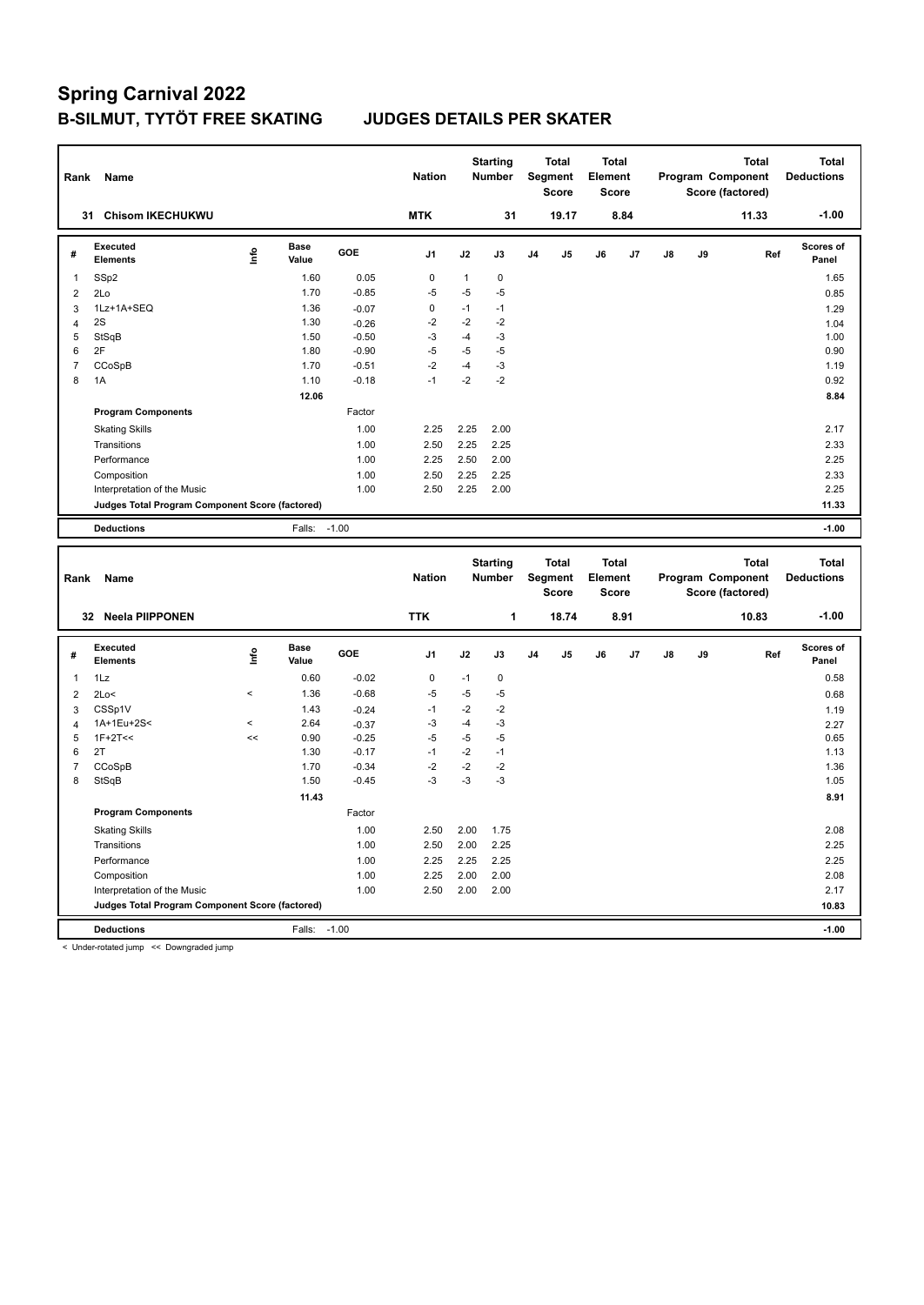| Rank           | Name                                            |         |                      |         | <b>Nation</b>            |      | <b>Starting</b><br><b>Number</b> |                | <b>Total</b><br>Segment<br><b>Score</b> | <b>Total</b><br>Element<br><b>Score</b> |      |    |    | <b>Total</b><br>Program Component<br>Score (factored) | <b>Total</b><br><b>Deductions</b> |
|----------------|-------------------------------------------------|---------|----------------------|---------|--------------------------|------|----------------------------------|----------------|-----------------------------------------|-----------------------------------------|------|----|----|-------------------------------------------------------|-----------------------------------|
|                | <b>Zanfina BEGU</b><br>33                       |         |                      |         | <b>KATA</b>              |      | 28                               |                | 18.10                                   |                                         | 6.68 |    |    | 12.42                                                 | $-1.00$                           |
| #              | Executed<br><b>Elements</b>                     | ١rfo    | <b>Base</b><br>Value | GOE     | J <sub>1</sub>           | J2   | J3                               | J <sub>4</sub> | J5                                      | J6                                      | J7   | J8 | J9 | Ref                                                   | Scores of<br>Panel                |
| 1              | 1Lz+1A+SEQ                                      |         | 1.36                 | $-0.04$ | 0                        | $-1$ | 0                                |                |                                         |                                         |      |    |    |                                                       | 1.32                              |
| 2              | 2S<                                             | $\prec$ | 1.04                 | $-0.31$ | $-3$                     | $-3$ | $-3$                             |                |                                         |                                         |      |    |    |                                                       | 0.73                              |
| 3              | 1A+1Eu+2S<                                      | $\prec$ | 2.64                 | $-0.55$ | $-5$                     | $-5$ | $-5$                             |                |                                         |                                         |      |    |    |                                                       | 2.09                              |
| 4              | CCoSp                                           |         | 0.00                 | 0.00    | $\overline{\phantom{a}}$ | ٠    | $\overline{\phantom{a}}$         |                |                                         |                                         |      |    |    |                                                       | 0.00                              |
| 5              | 2T<<                                            | <<      | 0.40                 | $-0.20$ | -5                       | $-5$ | $-5$                             |                |                                         |                                         |      |    |    |                                                       | 0.20                              |
| 6              | 2Lo<<                                           | <<      | 0.50                 | $-0.23$ | -4                       | $-5$ | $-5$                             |                |                                         |                                         |      |    |    |                                                       | 0.27                              |
| $\overline{7}$ | StSqB                                           |         | 1.50                 | $-0.35$ | $-2$                     | $-3$ | $-2$                             |                |                                         |                                         |      |    |    |                                                       | 1.15                              |
| 8              | SSpB                                            |         | 1.10                 | $-0.18$ | $-1$                     | $-2$ | $-2$                             |                |                                         |                                         |      |    |    |                                                       | 0.92                              |
|                |                                                 |         | 8.54                 |         |                          |      |                                  |                |                                         |                                         |      |    |    |                                                       | 6.68                              |
|                | <b>Program Components</b>                       |         |                      | Factor  |                          |      |                                  |                |                                         |                                         |      |    |    |                                                       |                                   |
|                | <b>Skating Skills</b>                           |         |                      | 1.00    | 2.75                     | 2.25 | 2.25                             |                |                                         |                                         |      |    |    |                                                       | 2.42                              |
|                | Transitions                                     |         |                      | 1.00    | 2.75                     | 2.25 | 2.50                             |                |                                         |                                         |      |    |    |                                                       | 2.50                              |
|                | Performance                                     |         |                      | 1.00    | 2.50                     | 2.75 | 2.25                             |                |                                         |                                         |      |    |    |                                                       | 2.50                              |
|                | Composition                                     |         |                      | 1.00    | 2.75                     | 2.25 | 2.75                             |                |                                         |                                         |      |    |    |                                                       | 2.58                              |
|                | Interpretation of the Music                     |         |                      | 1.00    | 2.50                     | 2.25 | 2.50                             |                |                                         |                                         |      |    |    |                                                       | 2.42                              |
|                | Judges Total Program Component Score (factored) |         |                      |         |                          |      |                                  |                |                                         |                                         |      |    |    |                                                       | 12.42                             |
|                | <b>Deductions</b>                               |         | Falls:               | $-1.00$ |                          |      |                                  |                |                                         |                                         |      |    |    |                                                       | $-1.00$                           |

< Under-rotated jump << Downgraded jump

| Rank | Name                                            |       |                      |         | <b>Nation</b>  |      | <b>Starting</b><br><b>Number</b> |                | Total<br>Segment<br><b>Score</b> | <b>Total</b><br>Element<br><b>Score</b> |      |    |    | <b>Total</b><br>Program Component<br>Score (factored) | <b>Total</b><br><b>Deductions</b> |
|------|-------------------------------------------------|-------|----------------------|---------|----------------|------|----------------------------------|----------------|----------------------------------|-----------------------------------------|------|----|----|-------------------------------------------------------|-----------------------------------|
| 34   | Lumia IHAMÄKI                                   |       |                      |         | <b>RAUTL</b>   |      | 17                               |                | 17.60                            |                                         | 7.26 |    |    | 11.34                                                 | $-1.00$                           |
| #    | Executed<br><b>Elements</b>                     | ۴٥    | <b>Base</b><br>Value | GOE     | J <sub>1</sub> | J2   | J3                               | J <sub>4</sub> | J5                               | J6                                      | J7   | J8 | J9 | Ref                                                   | <b>Scores of</b><br>Panel         |
| 1    | 1A+1Eu+2S<<                                     | $\,<$ | 2.00                 | $-0.44$ | $-4$           | -4   | $-4$                             |                |                                  |                                         |      |    |    |                                                       | 1.56                              |
| 2    | 2Lo<<                                           | <<    | 0.50                 | $-0.20$ | -4             | $-4$ | $-4$                             |                |                                  |                                         |      |    |    |                                                       | 0.30                              |
| 3    | 2Lze<<                                          | $\,<$ | 0.48                 | $-0.24$ | -5             | $-5$ | -5                               |                |                                  |                                         |      |    |    |                                                       | 0.24                              |
| 4    | LSp2                                            |       | 1.90                 | $-0.32$ | $-1$           | $-2$ | $-2$                             |                |                                  |                                         |      |    |    |                                                       | 1.58                              |
| 5    | 1Lo                                             |       | 0.50                 | $-0.07$ | $-1$           | $-2$ | $-1$                             |                |                                  |                                         |      |    |    |                                                       | 0.43                              |
| 6    | 2F<<+1A+SEQ                                     | <<    | 1.28                 | $-0.37$ | $-4$           | $-2$ | $-4$                             |                |                                  |                                         |      |    |    |                                                       | 0.91                              |
|      | StSq1                                           |       | 1.80                 | $-0.54$ | -3             | $-3$ | $-3$                             |                |                                  |                                         |      |    |    |                                                       | 1.26                              |
| 8    | CCoSpBV                                         |       | 1.28                 | $-0.30$ | $-2$           | $-2$ | $-3$                             |                |                                  |                                         |      |    |    |                                                       | 0.98                              |
|      |                                                 |       | 9.74                 |         |                |      |                                  |                |                                  |                                         |      |    |    |                                                       | 7.26                              |
|      | <b>Program Components</b>                       |       |                      | Factor  |                |      |                                  |                |                                  |                                         |      |    |    |                                                       |                                   |
|      | <b>Skating Skills</b>                           |       |                      | 1.00    | 2.25           | 2.00 | 2.25                             |                |                                  |                                         |      |    |    |                                                       | 2.17                              |
|      | Transitions                                     |       |                      | 1.00    | 2.50           | 1.75 | 2.50                             |                |                                  |                                         |      |    |    |                                                       | 2.25                              |
|      | Performance                                     |       |                      | 1.00    | 2.25           | 2.25 | 2.00                             |                |                                  |                                         |      |    |    |                                                       | 2.17                              |
|      | Composition                                     |       |                      | 1.00    | 2.50           | 2.25 | 2.75                             |                |                                  |                                         |      |    |    |                                                       | 2.50                              |
|      | Interpretation of the Music                     |       |                      | 1.00    | 2.50           | 2.00 | 2.25                             |                |                                  |                                         |      |    |    |                                                       | 2.25                              |
|      | Judges Total Program Component Score (factored) |       |                      |         |                |      |                                  |                |                                  |                                         |      |    |    |                                                       | 11.34                             |
|      | <b>Deductions</b>                               |       | Time violation:      | $-1.00$ |                |      |                                  |                |                                  |                                         |      |    |    |                                                       | $-1.00$                           |

<< Downgraded jump e Wrong edge